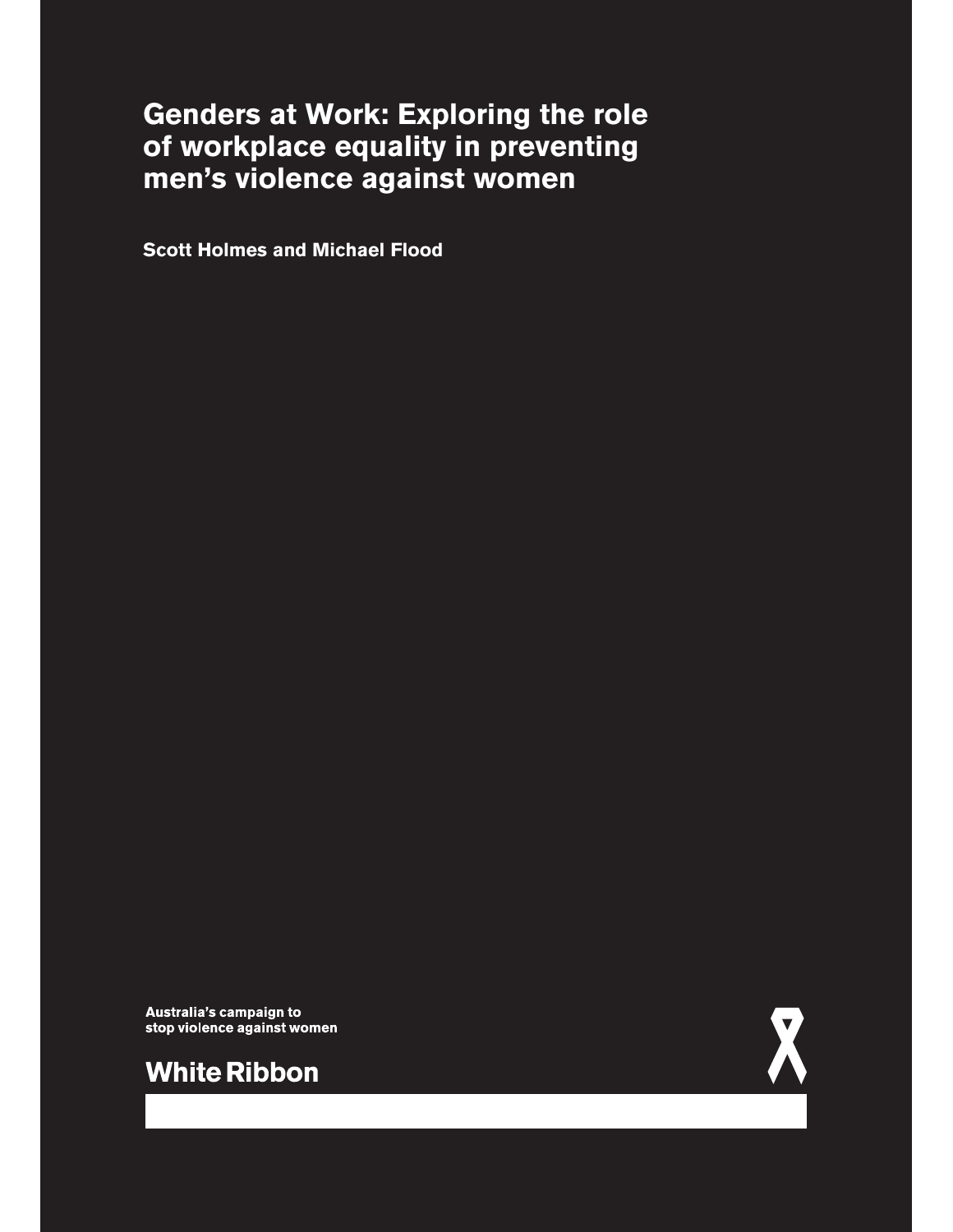White Ribbon is the world's largest movement of men and boys working to end men's violence against women and girls, promote gender equity, healthy relationships and a new vision of masculinity.

White Ribbon Australia, as part of this global movement, aims to create an Australian society in which all women can live in safety, free from violence and abuse.

We are Australia's only national, male-led violence prevention organisation. We work to examine the root causes of gender-based violence, challenge behaviours and create a cultural shift that leads us to a future without men's violence against women.

Through education, awareness-raising, preventative programs, partnerships and creative campaigns, we are highlighting the positive role men play in preventing men's violence against women and inspiring them to be part of this social change.

The Research and Policy Group provides expert advice, scholarship and general information on furthering prevention efforts in relation to the:

- White Ribbon Research Series Preventing Men's Violence Against Women
- White Ribbon Factsheets Series
- Other White Ribbon resources and publications as required.

The White Ribbon Policy Research Series is directed by an expert reference group comprising academic, policy and service experts. At least two reports will be published each year and available from the White Ribbon website at www.whiteribbon.org.au

Title: Genders at Work: Exploring the role of workplace equality in preventing men's violence against women.

Author: Scott Holmes and Michael Flood.

White Ribbon Research Series - Preventing Men's Violence Against Women, Publication No. 7

ISBN 978-0-9871653-4-3

 $©$  2013. All rights reserved.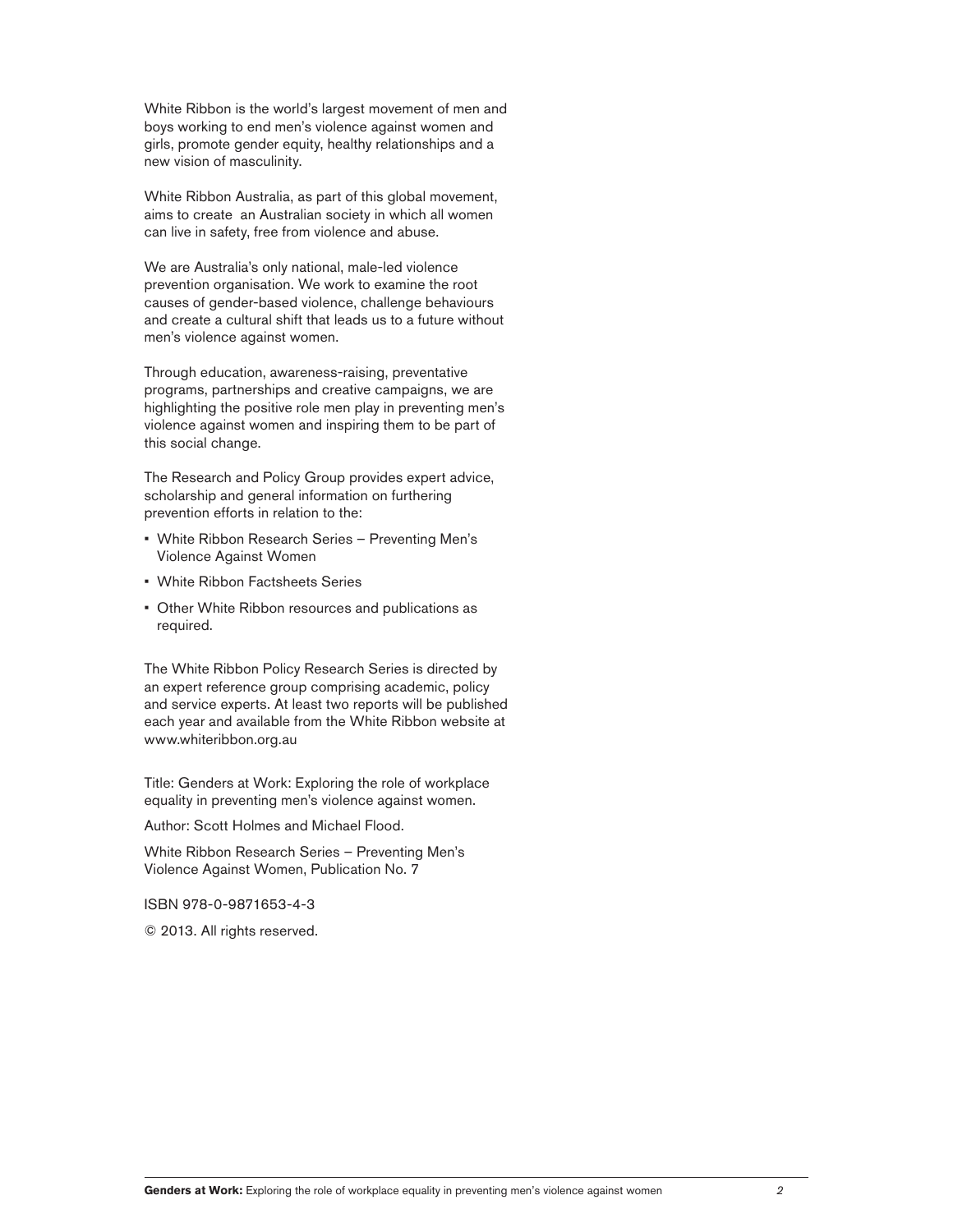# **Contents**

- **5 Section 1: Men's violence against women and its prevention**
- **8 Section 2: Men's violence against women as a workplace issue**
- **9 Section 3: Workplaces, gender inequality, and violence against women**
- **17 Section 4: Shifting men's gender relations in the workplace**
- **24 Section 5: Engaging male leaders in addressing gender equality: challenges and opportunities**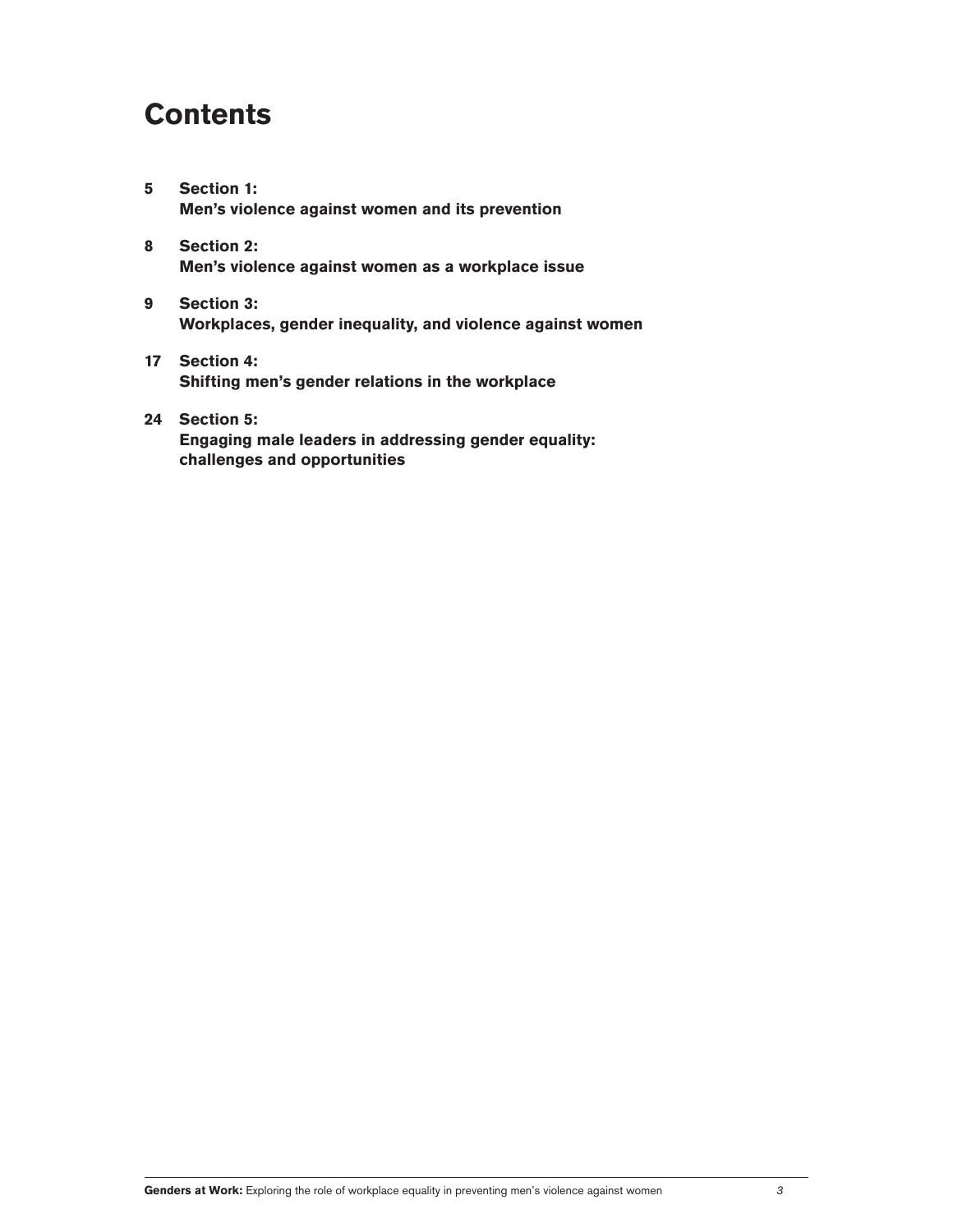# **Genders at Work: Exploring the role of workplace equality in preventing men's violence against women**

# **Executive Summary**

This report examines the role of workplaces, and men in workplaces in particular, in preventing men's violence against women.

The report begins by noting that men's violence against women is a widespread social problem which requires urgent action. It highlights the need for preventative measures oriented to changing the social and structural conditions at the root of this violence, including through settings such as workplaces.

Men's violence against women is a workplace issue. As well as being a blunt infringement of women's rights, this violence imposes very substantial health and economic costs on workplaces and organisations.

If we are to address how workplaces can be part of the solution, we must first address how they are part of the problem in three ways. First, workplace gender inequalities  $-$  including unfair divisions of labour and power and norms of male dominance - contribute to women's economic and social disadvantage and men's privilege. Workplaces thus can intensify the wider gender inequalities in which violence against women flourishes. Second, the cultures of some workplaces encourage and institutionalise violence-supportive social norms. Women in these institutions or in contact with their members face greater risks of victimisation, and the male members are more likely than other men to tolerate and perpetrate violence. Third, workforces can contribute to violence against women through the ways in which they respond to employees who are victims of violence or its perpetrators.

Workplaces are increasingly prominent sites for violence prevention and intervention. While most strategies focus on responses to victimisation, a growing number of companies and organisations also engage in activities designed to prevent men's violence against women. For example, in Australia, a recent workplace pilot study has been implemented by White Ribbon Australia. This Workplace Accreditation project identifies 3 standards and 17 criteria for workplaces to meet in order to qualify as a White Ribbon Australia Accredited Workplace.

If the workplace is to have a real impact on preventing men's violence against women, then efforts in part must address men. There are seven overlapping strategies through which men at work can be engaged in change.

- 1. Through face-to-face educational programs and social marketing, workplace-based strategies can raise men's awareness of issues of gender inequality in general or men's violence against women in particular.
- 2. Workplaces can promote a culture of zero tolerance for sexist and disrespectful behaviour.
- 3. Undermining established masculine norms and cultures is crucial to such efforts, and should include moves away from traditional models of masculine leadership.
- 4. Men can be involved through their professional roles themselves.
- 5. Men can be mobilised as advocates for change in workplaces, for example by running White Ribbon and other violence prevention campaigns at work.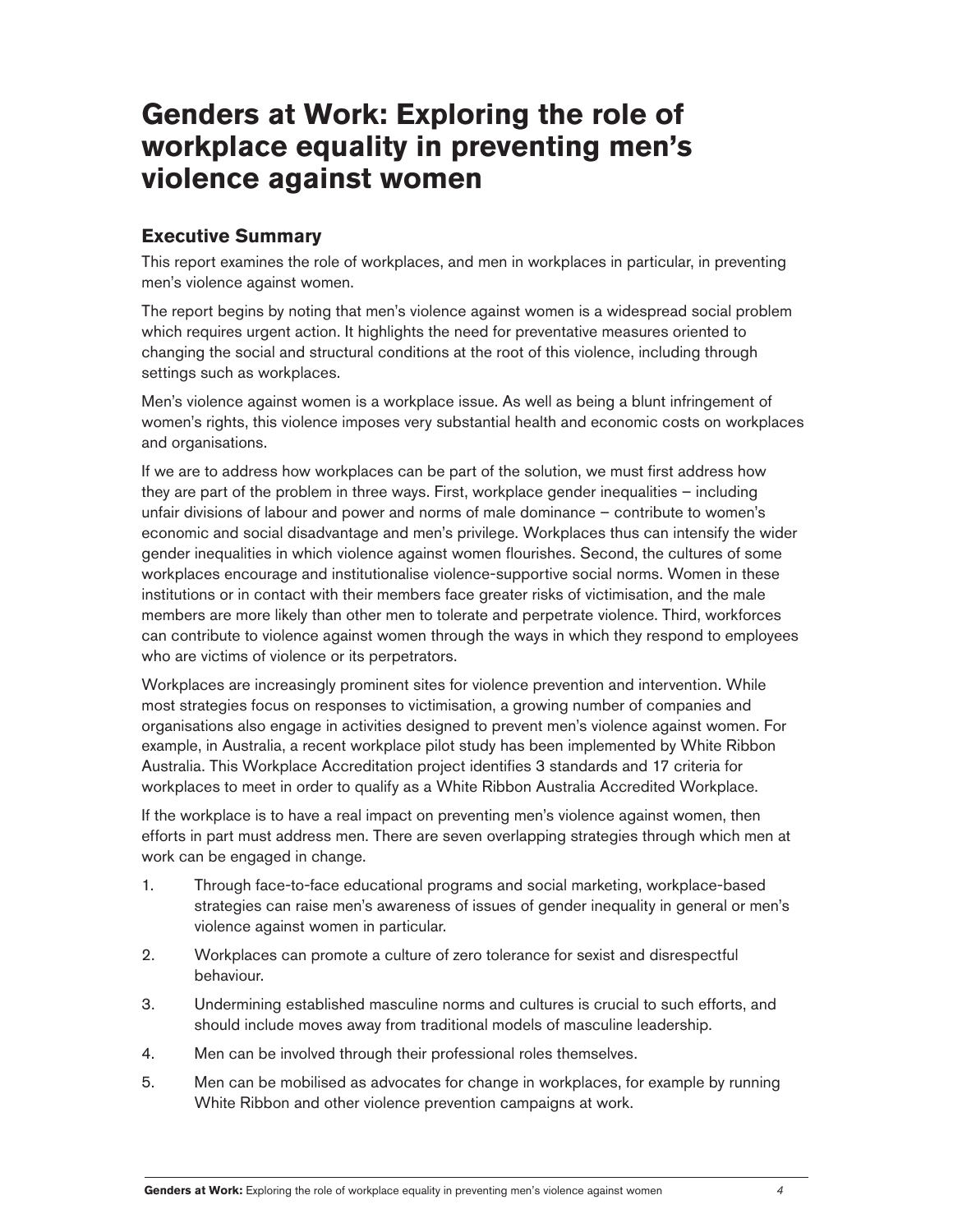- 6. Men can challenge the structures and systems at work that produce inequality and exclusion, including by countering unconscious bias in recruitment and promotion, conducting gender audits, setting targets for women's representation, and examining gendered interactions at work.
- 7. Finally, workplaces can encourage men out of the paid workforce, adopting strategies for men to spend less time at work and more time involved in parenting and domestic work.

Workplace-based efforts to engage men in the prevention of men's violence against women include attention to male leaders. 'Buy-in' by leaders and organisations is crucial in any program of workplace change, but this is particularly difficult when it involves unsettling the established links between management, masculinity, and privilege. Nevertheless, there are powerful examples of both individual men and men's networks in workplaces acting as 'champions' of violence prevention in the workplace.

Ongoing patterns of workplace organisation and culture reinforce the unequal treatment of women and the unfair privileging of men. From working hours and structures, to recruitment, to employee care and advertising, workplaces have countless opportunities to choose either to reinforce the old ways or to take the path to a fairer and violence-free world. The challenge for workplaces is not knowing what to do to prevent violence against women  $-$  it is finding the will to do it.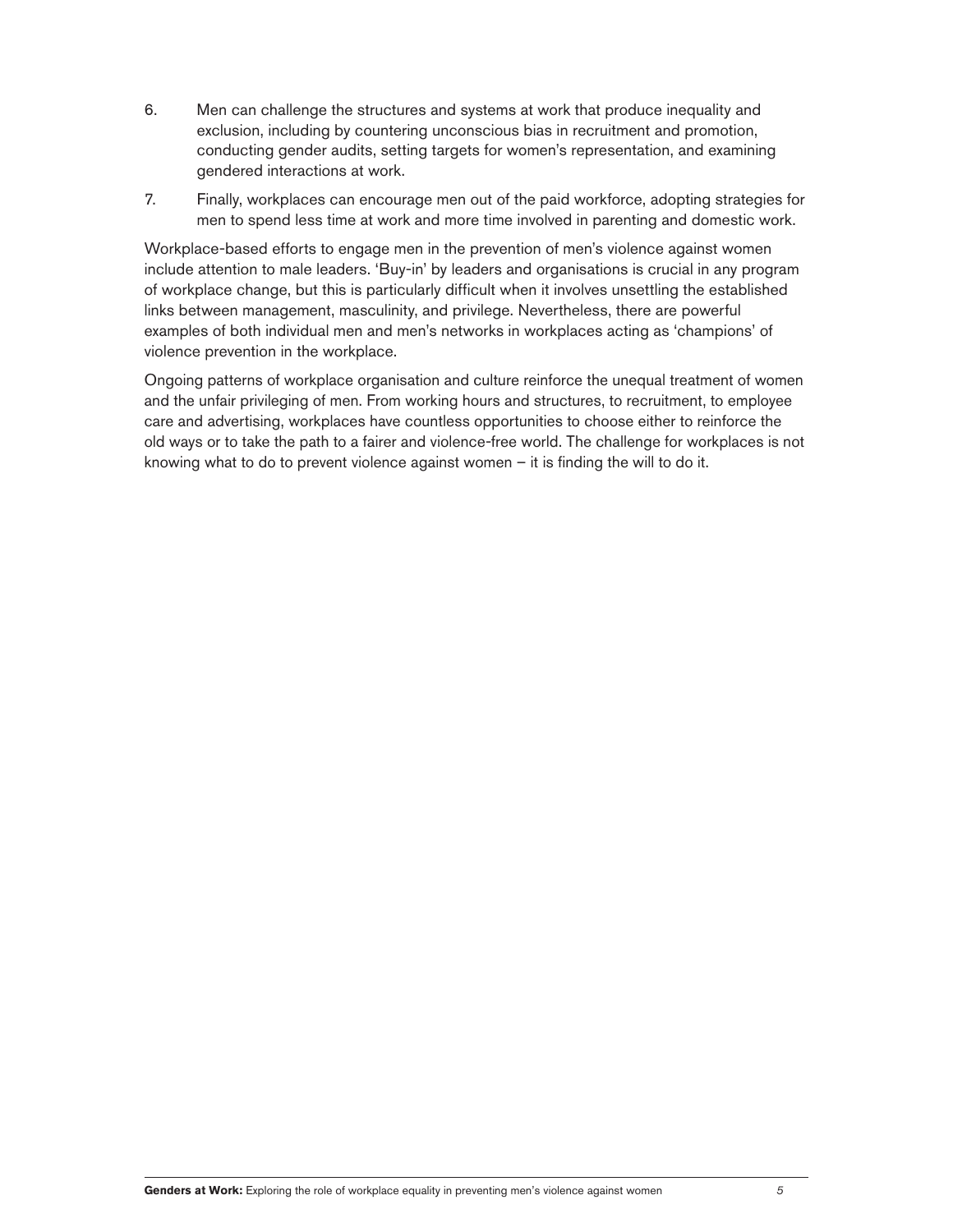# **Section 1: Men's violence against women and its prevention**

## *Introduction*

Workplaces are key settings in which men's violence against women can be prevented and reduced. The workforce is the place where most men and women spend much of their daily lives. Most women who are victims of domestic and sexual violence are in paid work (McFerran 2011: 5), and so are most men who perpetrate this violence. Violence and abuse affect women's participation in paid work and impose substantial costs on workplaces and businesses. On the one hand, workplace cultures may tolerate or contribute to men's violence against women. On the other, workplaces can play key roles in prevention.

This report examines the role of workplaces in preventing men's violence against women. Workplaces are a largely untapped resource in the work of primary prevention of men's violence against women. While there are obvious ways in which workplaces are affected by violence against women, initiatives which engage workplaces in systematic ways in prevention are only just beginning. Contemporary initiatives in Australia include the White Ribbon Australia Workplace Accreditation Program, which commenced in 2012, and YMCA Victoria's Y Respect Gender Project, a Victorian Health Promotion Foundation funded project that also commenced in 2012.

In recent years there has been an increasing focus on the need to engage men in the process of ending men's violence against women. The White Ribbon Campaign itself is one example of such a focus, and there are an increasing number of others in diverse parts of the world. This focus on the need to engage men recognises the gendered nature of the underlying factors contributing to men's violence against women, including structurally based gender inequalities, and the way masculinity is constructed and maintained across our society. If we are to prevent this violence before it occurs we must engage men in the process of examining not just their relationship with women, but also their relationship with each other, with the dominant representations of masculinity in their culture, and the way in which masculinity functions as a system of control and privilege.

The White Ribbon Campaign focuses in particular on the positive roles which men can play in stopping men's violence against women. Reflecting that focus, we pay particular attention to men at work. We explore the obstacles to prevention represented by traditional masculine workplace cultures and by men's resistance to gender equality, and in turn, we highlight effective ways to engage men as advocates for the elimination of violence against women.

The report begins with a short introduction to the extent of the problem of men's violence against women, and its prevention.

## *Men's violence against women*

The term 'men's violence against women' refers to the wide variety of forms of violence and abuse perpetrated by men against women, including physical and sexual assaults and other behaviours which result in physical, sexual, or psychological harm or suffering to women. The term is a useful, catch-all term for a range of forms of violence which women experience, and includes domestic or family violence, rape and sexual assault, sexual harassment, and other forms of violence.

 $^1$  See for example the Instituto Promundo in Brazil, Men Against Rape and Discrimination (MARD) in India, and the Sonke Gender Justice network in South Africa.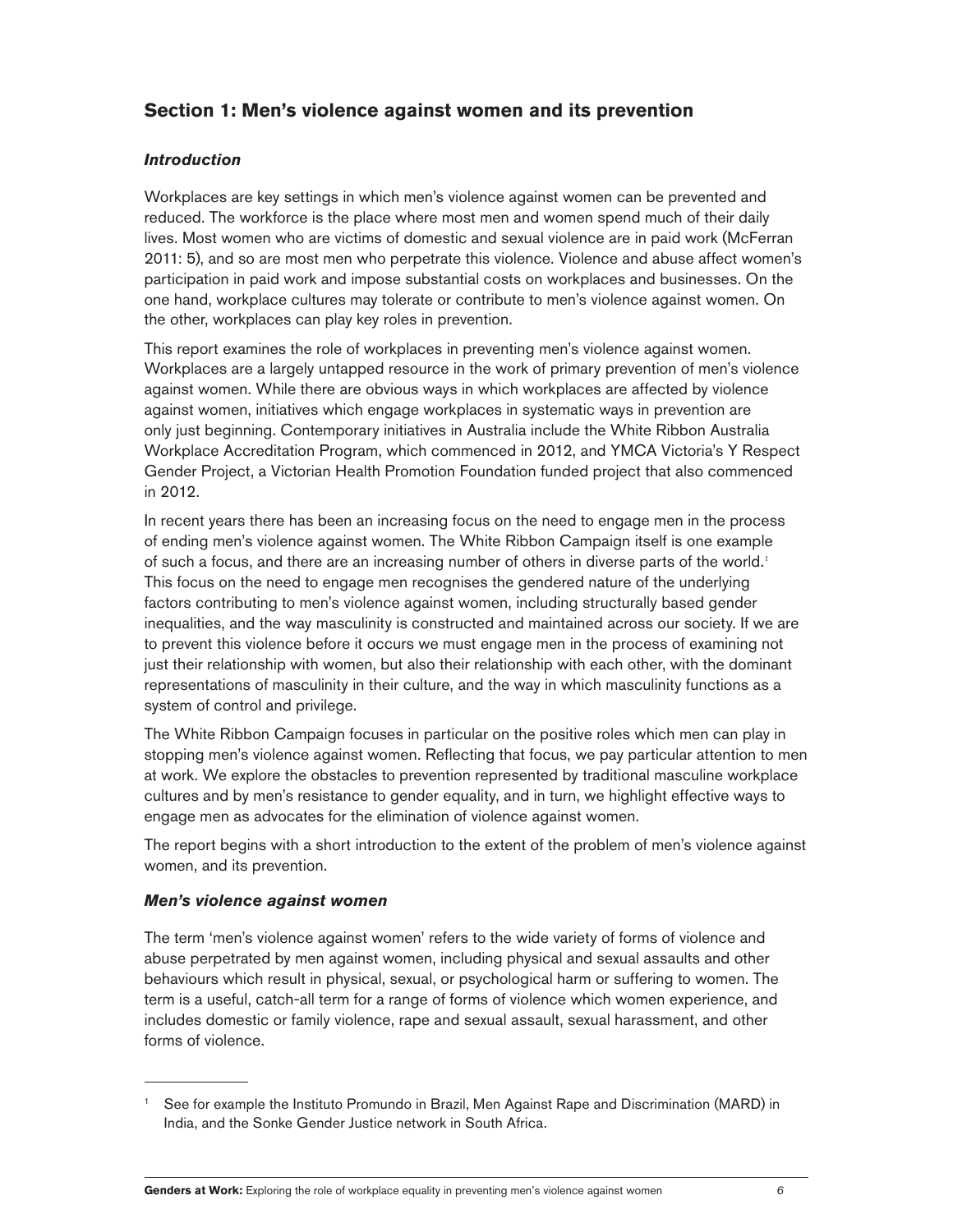Data from across the globe documents that substantial proportions of women experience violence. A recent international report notes that overall, 35 percent of women worldwide have experienced either physical and/or sexual intimate partner violence or non-partner sexual violence (World Health Organisation 2013). Here in Australia,

- The *Personal Safety Survey* finds that nearly one in six women (16 percent) have experienced violence by a current or previous partner since the age of 15 (ABS 2006);
- <sup>•</sup> The Australian component of the *International Violence Against Women Survey* finds that over a third of women (34 percent) who have ever had a boyfriend or husband report experiencing at least one form of violence during their lifetime from an intimate male partner (Mouzos and Makkai 2004: 44).

Efforts to name, respond to, and prevent the problem of men's violence against women have been pioneered above all by women's movements and feminism. Feminist activism and theory has involved a thorough critique of the gender inequalities which disadvantage women and privilege men, and men's violence against women has been widely identified as a central element in this injustice. Men's violence against women thus has been the focus of an enormous amount of feminist activism, struggle and theorising.

In Australia as in other countries, feminist activism made men's violence against women a public issue and a social policy concern (Phillips 2006: 200). Beginning in the early 1970s, feminist efforts have led to progress in legislation, the creation of domestic and sexual violence units within police forces and other institutions, government funding for refuges, counselling, community education, and rehabilitation, and national government agendas on violence against women (Laing 2000). Feminist and violence-focused groups and organisations have worked to establish legal and other protections for the victims of men's violence, to criminalise violent behaviour and impose community and legal sanctions on its perpetrators, and to undermine cultural and institutional supports for violence against women through community education, activism and advocacy.

An emphasis on the need to *prevent* men's violence against women – by changing the social and structural conditions at the root of this violence  $-$  has long been part of feminism. At the same time, and drawing on a health promotion framework, the 1990s saw an increasing emphasis on what is termed primary prevention. In this framework, primary prevention refers to activities which take place before violence has occurred to prevent initial perpetration or victimisation. Secondary prevention involves immediate responses after violence has occurred to deal with the short-term consequences of violence, to respond to those at risk, and to prevent the problem from occurring or progressing. Tertiary prevention involves long-term responses after violence has occurred to deal with the lasting consequences of violence, minimise its impact, and prevent further perpetration and victimisation. These different activities complement and reinforce each other.

Alongside a growing emphasis on primary prevention, the health promotion framework has seen the development of a number of other trends in the violence prevention field. These include increased emphases on comprehensive approaches which address multiple levels of the social order, the value of evaluation and evidence of effectiveness, and the targeting of the social determinants or causes of violence against women associated with particular settings, communities and social dynamics (Walker *et al.* 2008).

One significant development in the violence prevention field is an increased emphasis on settings-based prevention – on working in and through particular formal and informal contexts to make progress in preventing violence against women. Children, young people, and schools have long been a significant focus of prevention activity, particularly through respectful relationships education in schools, but there is now increased attention to school settings as important in the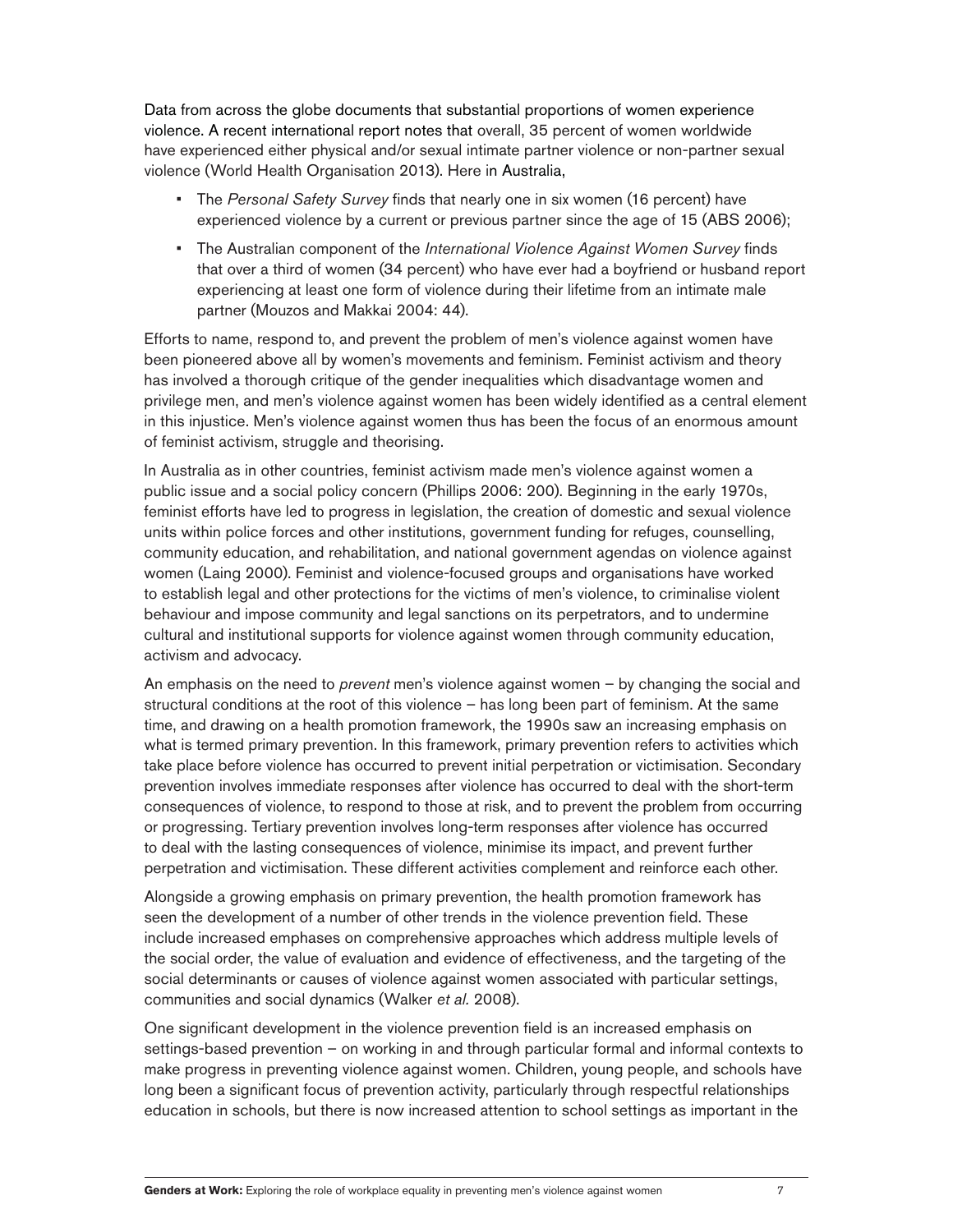success of prevention efforts. This is visible for example in assessments of 'school readiness' to implement violence prevention. Three other settings which are increasingly prominent in violence prevention in Australia are sporting institutions and cultures, military forces, and workplaces.

Before examining workplaces' roles in prevention, we outline how men's violence against women is a problem in and for workplaces.

## **Section 2: Men's violence against women as a workplace issue**

There are victims and perpetrators of men's violence against women in every workplace. One survey finds that two thirds of women victims of men's violence are in paid employment (McFerran 2011: 5). In turn, it is likely that many if not most of the men who perpetrate violence against women and girls are in paid employment. Whether it occurs outside or within the workplace, men's violence against women has a direct impact on women's and men's participation at work, and workplaces themselves may contribute to or tolerate violence against women.

In addition, women are subjected to violence in workplaces themselves. For example:

- 62 percent of working women had experienced violence at work within the last five years, according to a representative survey in the state of Victoria, Australia. This violence included: being sworn at or shouted at; hostile behaviours; being intimidated or threatened; bullying; victimisation; physical attacks; racial harassment, sexual harassment, robbery; wounding or battering; stalking; and rape (URCOT 2005: 7);
- One-quarter of women (25 percent) aged 15 years and older have experienced sexual harassment in the workplace in the past five years (Australian Human Rights Commission 2012: 15);
- In a survey completed by over 3,600 union members in Australia, with 81 percent of respondents female, nearly one-third of respondents (30 percent) had personally experienced domestic violence (McFerran 2011: 6). Among those individuals who had experienced domestic violence in the last 12 months, nearly one in five (19 percent) reported that the violence continued at the workplace, for example through abusive phone calls and emails and the partner physically coming to work (McFerran 2011: 10).

## *A workplace issue*

Domestic violence, sexual violence, sexual harassment, and other forms of violence against women have a profound impact on workplaces. Key impacts of this violence include "higher rates of absenteeism, loss of productivity, reduced employee morale and increased need for support in the workplace for victims" (Wells *et al.* 2013: 19). Domestic violence has a direct impact on the economy. In Australia for example, the economic cost of violence against women and their children was estimated to be \$13.6 billion in 2009 (National Council to Reduce Violence Against Women and their Children 2009). There is increasing recognition among employers that there are both ethical and economic reasons to address and prevent violence against women. Recent research by KPMG puts the cost of this violence at \$14.7 USD billion per year, or roughly 1.1 percent of Australia's GDP (KPMG 2013).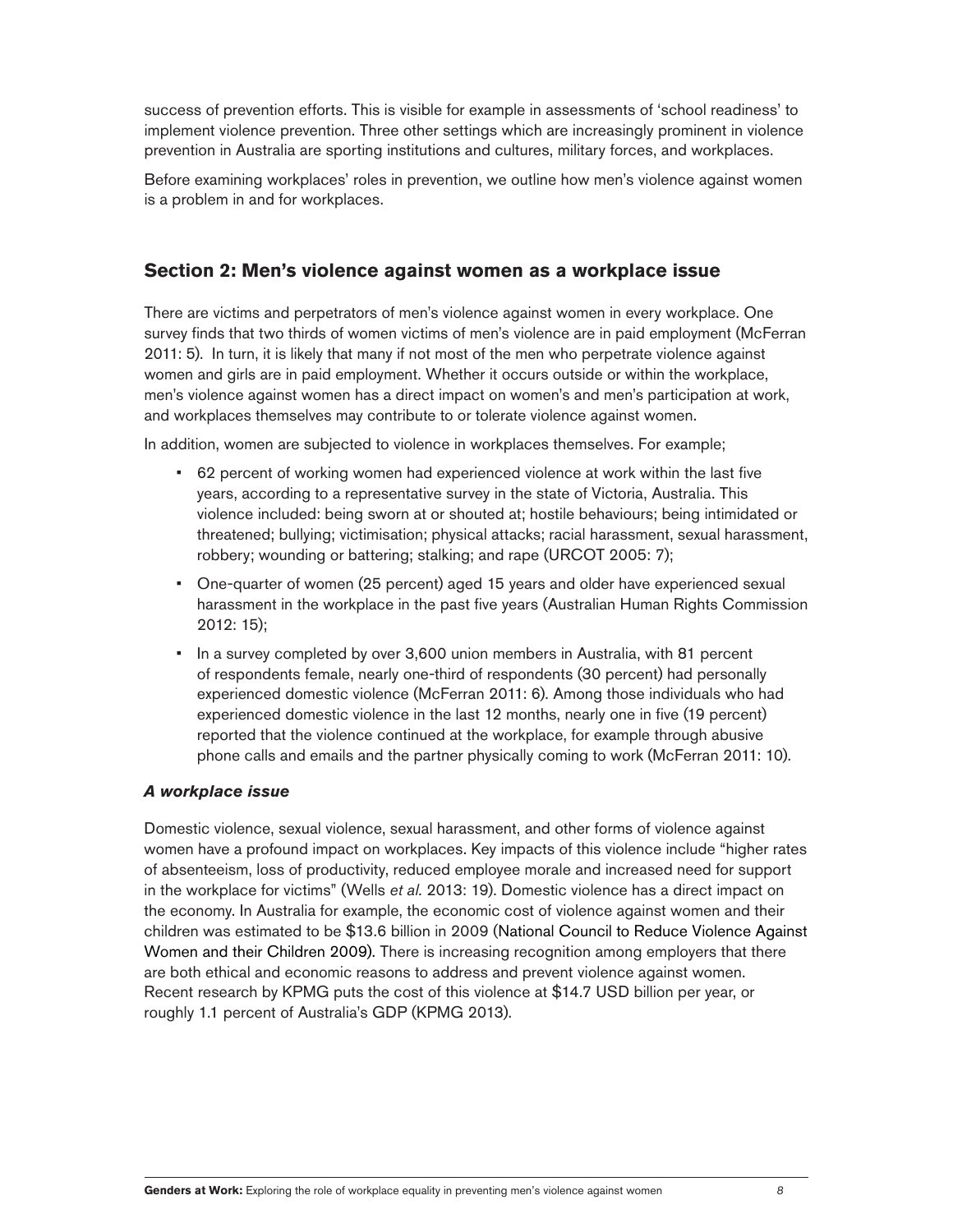Men's violence against women has both direct and indirect impacts on work and employment. Domestic violence has significant negative consequences for women's physical and mental health, both short and long-term, and in turn these diminish their workforce productivity and participation (Murray and Powell 2008: 3-5; Women's Health Victoria 2012: 11-13). Economic costs associated with victimisation include absenteeism, lost productivity related to use of sick leave, distraction and lack of concentration, underperformance, poor workplace relationships, access to employment support services etc., and staff replacement. There are further, second generation costs to do with counselling, changing schools, child protection, increased use of government services, and juvenile and adult crime (Access Economics 2004). Domestic violence has wider impacts at work. Friends, family and colleagues may also take leave from work for various reasons, and staff may try to protect or support victims (Women's Health Victoria 2012: 13-14). Domestic violence also impedes women's capacity to gain and maintain employment (Murray and Powell 2008: 4). As McFerran (2011: 2) summarises,

The evidence is that women with a history of domestic violence have a more disrupted work history, are consequently on lower personal incomes, have had to change jobs more often and are employed at higher levels in casual and part time work than women with no experience of violence.

Domestic violence also may 'come' to work, with the workplace a site of domestic violence and associated behaviours itself. For example, victims may experience physical or verbal harassment by perpetrators during work hours, and they may be stalked at or around their workplaces (Murray and Powell 2008: 4-5; Women's Health Victoria 2012: 14). Men seeking to coerce and control their female partners or ex-partners may target them at work to increase their control and compromise their economic independence (McFerran 2011: 3).

While domestic violence impacts on employment, employment in turn impacts on domestic violence. Participation in paid work allows some women to find assistance and support, to benefit from financial security and independence, and to maintain social networks and support which can be vital in gaining safety (Murray and Powell 2008: 6). Being in employment is a key pathway to women leaving a violent relationship (McFerran 2011: 2). Women may seek assistance in the workplace for experiences of violence, whether these occur inside or outside the workplace setting, through workplace support mechanisms and collegial networks (Powell 2011: 27).

## **Section 3: Workplaces, gender inequality, and violence against women**

The focus of this paper is on the potential for the workplace to be included as a location where men are engaged with the task of advancing the equality of women, in order that, over time, we can eliminate men's violence against women. If the workplace is to be part of the solution to gender inequity, it is important that we first understand the ways in which workplaces have been part of the problem. Work, and by extension the places where work is conducted, is a highly gendered part of human culture. Men's relationship with work, and the meaning of work for men, has been closely linked to the formation of men's identity and sense of place in the male world. Work has also been one of the most significant ways that men have built and maintained dominance over women in most cultures. Therefore, any actions that advocate for work and workplaces to be gender-equitable will have impacts far beyond the workplace itself. And, because such actions continue to create resistance in our society, the workplace will also be a location of such resistance.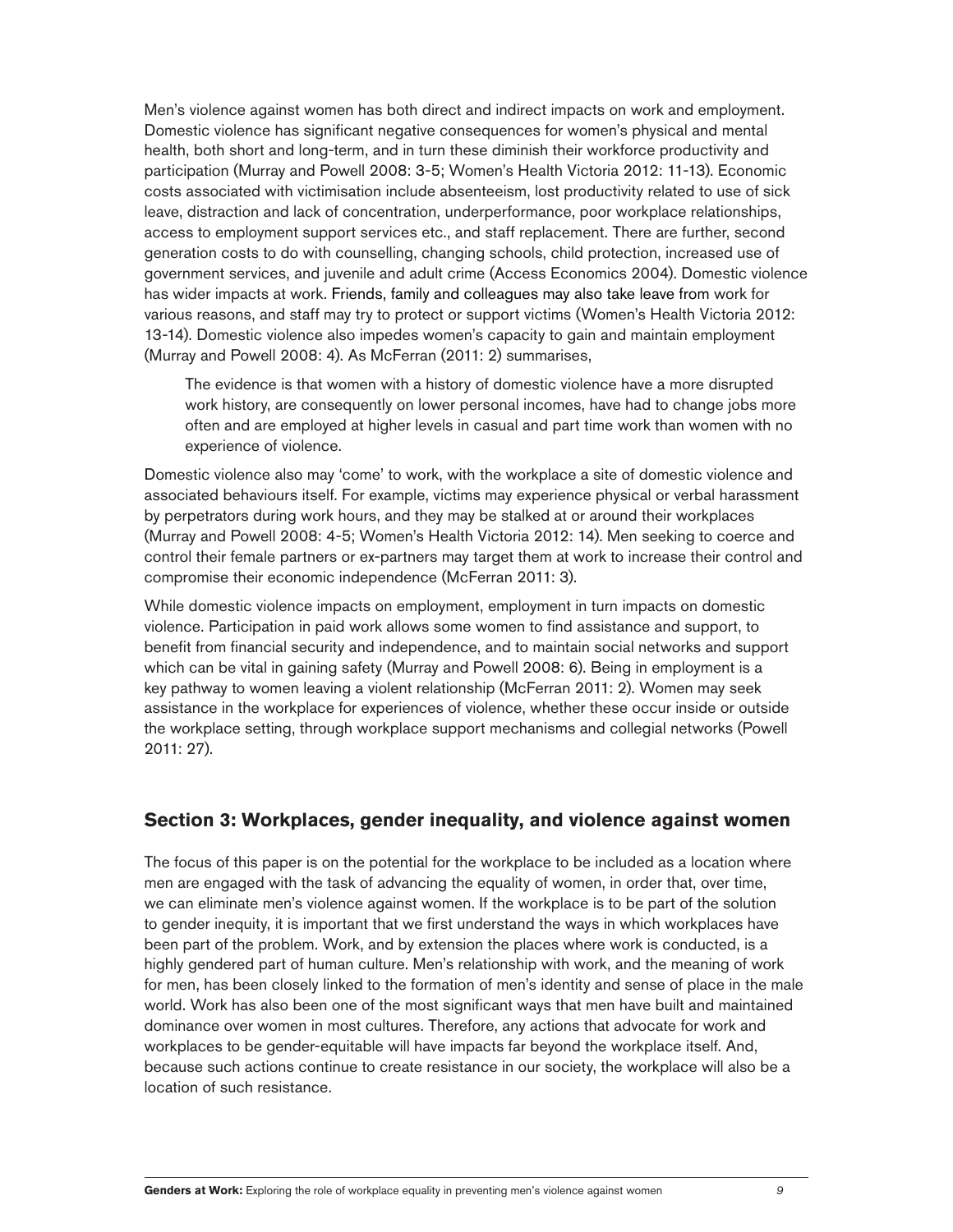Workplaces themselves may contribute to the problem of men's violence against women. To the extent that workplace norms and relations are marked by gender inequality, they intensify the wider gender inequalities in which violence against women flourishes.

Workplaces can contribute to men's violence against women both indirectly and directly, as we discuss in more detail below. Indirectly, the gendered patterns of workplaces can feed into violence against women by increasing women's vulnerability to victimisation and men's likelihood of and opportunity for perpetration. Specifically, patterns of paid work may sustain women's economic dependence on men and men's economic privilege and power. Divisions of paid work often intersect with women's greater burden of parenting and domestic work. Also, to the extent that men's interpersonal power over women is exercised and reproduced at work, it increases men's sense of license also to exercise power over women in the 'private' domains of relationships and families. That is, if men learn at work to expect entitlement over and deference from women, they may also expect this from women in other contexts.

More directly, workplaces can contribute to men's violence against women by intensifying the sexist and violence-supportive social norms which inform men's use of violence. And to the extent that workplaces fail to respond to victims or perpetrators of violence, they leave the problem to continue.

Workplaces are influential spaces in which gender-inequitable norms and behaviours may be enforced, or challenged. How then are workplaces implicated in the gender inequalities which are the foundation of men's violence against women?

## *Work and gender inequalities*

Paid work and the workforce are characterised by persistent gender inequalities. Gender inequalities are visible in the first instance in wages, economic decision-making, and the kinds of work men and women do. Focusing on wages, in May 2012, the average (mean) non-managerial adult hourly ordinary time cash earnings for females was \$31.20, compared to \$35.40 for males. Mean adult weekly total cash earnings for female employees was \$946.80. This represents 68 percent of the mean adult weekly total cash earnings for male employees (\$1399.60) (ABS 2013). The difference between the equivalent average full time male income and the average full time female income is currently 17.6 percent and has remained stuck at around this level for close to two decades. Even starting salaries for new graduates show a considerable gender gap (Workplace Gender Equality Agency 2013).

Economic decision-making is dominated by men. Looking at the Chief Executive Officers (CEOs) in the top 200 (ASX) publicly listed companies, women occupy only 3.5 percent of CEO positions. Putting this another way, men occupy 96.5 percent of these positions (ABS 2013). This has changed little in a decade: ten years ago, the figure was 98.7 percent. Men are 90.8 percent of the Board Directors in the top 500 companies. It is worth noting that the situation is quite different in the community sector (YWCA Australia 2012). In workplaces in general, while there has been some progress towards gender equality in middle management, men continue to dominate the upper echelons of economic power. This represents a vertical segmentation of the labour market, but there is also a horizontal segmentation, with women highly concentrated in some occupations or industries and men in others.

Work has long been gendered: men and women have laboured at different things, and men's and women's work have had different meanings and statuses. Female employees represent more than 60 percent of employees in the clerical and administrative, community and personal services, and sales sectors of the workforce. In contrast, machinery operators and drivers, technicians and trades workers, labourers and managers are over 60 percent male employees. Women comprise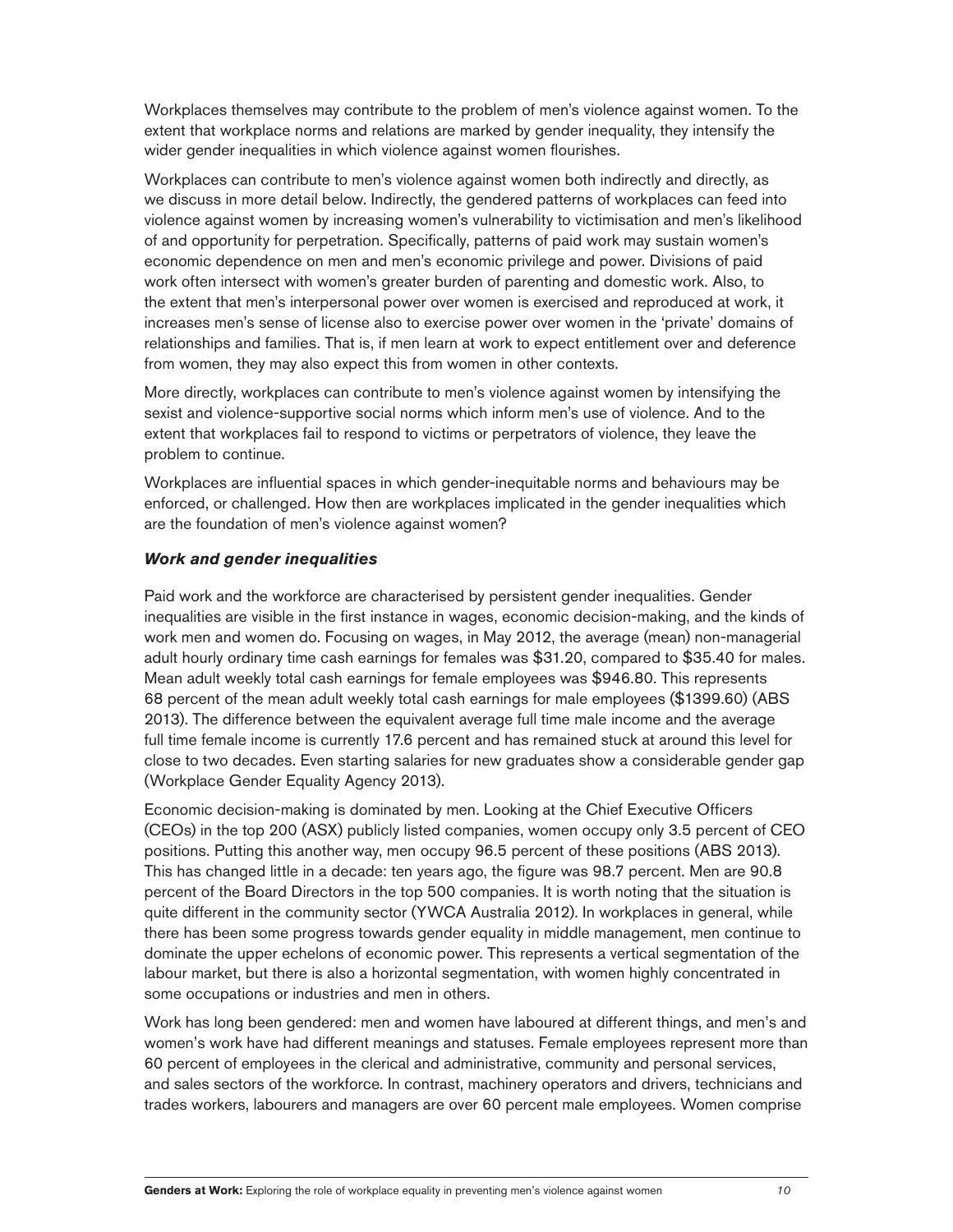80 percent of health care and social assistance workers, and 62 percent of education and training workers. In contrast, over 60 percent of science and technical professionals are men. Only 35.1 percent of managers are women (Workplace Gender Equality Agency 2013).

Gendered divisions of labour also are visible in unpaid work. Men continue to do far less parenting and domestic work than women. For men, the average time per day spent on total domestic activities, at 1 hour 37 minutes in 2006, has not changed since 1992. For women, the average time spent on domestic activities has declined over time, from 3 hours and 2 minutes in 1992 to 2 hours 52 minutes a day in 2006 (Headey 2009).

Inequalities in unpaid, domestic work and in paid work are mutually reinforcing. Research has shown that women's career progression is impacted by the inability of workplaces to adequately cater for the breaks that women have when they have children, or when they choose to care for elderly relatives (Hewlett 2007). This impact is not simply because of the actual time away from work, but also because of the potential for these breaks to result in women being viewed as less committed to their careers and less reliable.

Work often fails therefore to create economic independence for women. For example, women are over-represented in what is known as insecure work  $-$  part time and casual work, and other arrangements without access to entitlements such as sick leave and annual leave. The gendered nature and impacts of insecure work is well documented in a recent report commissioned by the ACTU (Howe, Munro, Biddington and Charlesworth 2012). Industries which have historically had higher rates of female employees have also tended to be those which have been the most poorly paid – such as childcare workers, social workers, and other community workers. The combination of women's lower salaries, periods of time away from work in order to look after children, and over-representation in casual and part time work, means that women retire with considerably less superannuation than men.

Historically, there are powerful connections between men's identities and paid work. Work often has been the primary way in which many men define their value and being (Pease 2002: 97). This reflects the longstanding expectation that men will provide economically for themselves and their family (Pease 2002: 98). Success at work became the most important success in a man's life, and the way that a man could be confident that he indeed was a man (Rao, Stuart and Kelleher 1999). The 'breadwinner' role has been equated with full masculine and adult status. In this sense, masculinity is measured by what men earn. Thus, "for many men, employment provides the interrelated economic and symbolic benefits of financial rewards, skills, careers, power and status" (Collinson 2007: 69).

Today, work continues to be closely associated with masculine identity. From a very young age boys are asked what they hope to 'be' when they grow up, meaning, what work they will do. Rituals of male initiation, which once happened as part of community life, are now most often associated with work - patterns of teasing aimed at junior apprentices, or the 'hazing' that happens in military schools and other places. Social norms emphasise that the 'proper' thing for a man to do is work, with unemployment, or even part time or casual work, continuing to be a significant stigma. As is commonly stated, men are workers who may occasionally parent; women are parents who may occasionally work.

Contemporary workplaces continue to be organised in ways which reflect and reinforce gender inequalities. These are evident for example in the timing of work and norms of leadership and management. Despite the move to 24/7 retail trading, and some other factors such as continuous manufacturing lines, the vast majority of workplaces still operate on a 9am to 5 pm basis, a pattern which in most places is not aligned with school operating hours. This pattern assumes that the worker has no responsibility for delivering children to school or picking them up again. Factoring in the time that is often taken in travelling to and from the workplace, it may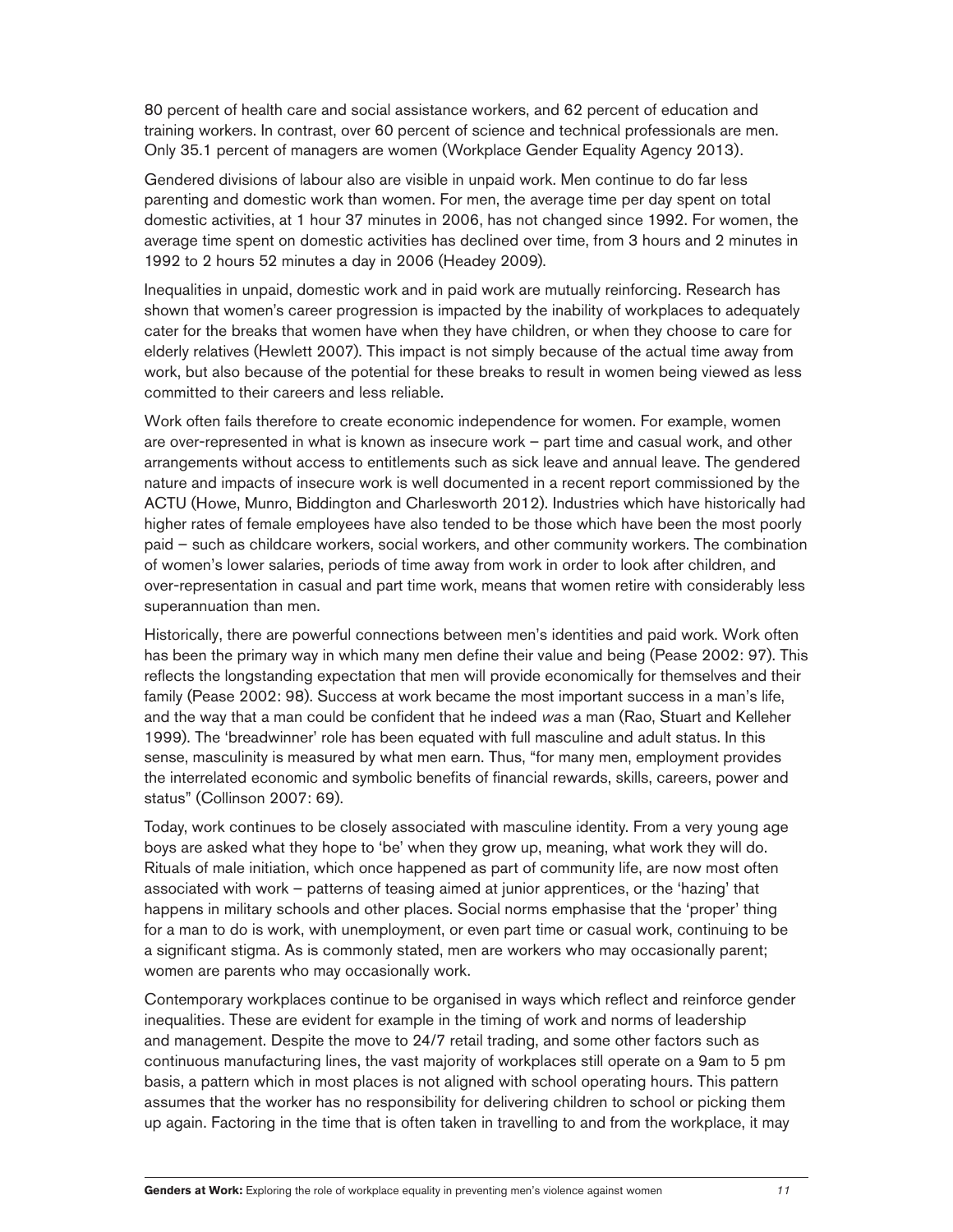well mean that the worker is also unable to participate in the daily routines of young children. It is, in other words, a pattern that assumes the traditional gendered division of labour. This pattern is also discernible in the number of hours worked per week, with men more likely to be working full time, and women more likely to be working part-time or casually. (As of July 2013, women constitute 69.9 percent of all part-time employees, 35.3 percent of all full-time employees, and 55.3 percent of all casual employees.) Women's participation in the workforce has generated adaptations to this gendered pattern in the form of flexible working arrangements. Interestingly, numbers of reports suggest that both men and women are reluctant to make use of these arrangements, recognizing that there could be penalties for using them because they are contrary to the acceptable norm.

Men's monopoly of the upper echelons of business and public sector institutions is sustained in part by gendered constructions of leadership. There is a powerful overlap between dominant constructions of masculinity and dominant constructions of management and leadership, producing a taken-for-granted association between maleness and organisational power. There is a two-way relationship between the many symbolic expressions of the authority and status of managers and of the authority and status of men (Collinson and Hearn 2005: 297). Workplace leadership styles long have been based on masculine-normative expectations that emphasise power and control over others, hierarchical arrangements, and the importance of individual success and glory. Leaders need to be tough, work long hours, put in the 'hard yards', and make the 'hard calls'. Various reports note the difficulties that women face in engaging with these leadership styles. If they adopt the overly masculine approach they are seen as betraying their gender; if they adopt a style with different values they are not seen as being a good leader (Rudman 2008). For men on the other hand, there are no contradictions between being a successful manager and a successful man (Whitehead 2002: 132-36).

Gender inequalities in paid work are sustained not only by unfair divisions of labour and power and gendered social norms, but by men's active maintenance of women's subordination. Men have used a variety of strategies to resist women's entry into their workplaces and institutions or to maintain the subordination of those women already there. Historically, men have resisted women's entry using formal barriers to women's employment such as discriminatory laws and institutional policies and union rules. More recently, as studies among police in Australia and the US demonstrate, for example, male superiors and co-workers have used unduly harsh treatment of women, ridicule, anti-women remarks, demeaning terms of address, sexual innuendo, bullying, and sexual harassment (Eveline and Harwood 2003: 100-104; Prokos and Padavic 2002). Particularly in male-dominated settings, men who do not go along with dominant masculine norms of hostility towards female workers and superiors themselves may be targeted for abuse (Eveline and Harwood 2003: 101).

Male privilege in workplaces and institutions is also maintained through men's collective social relations. In some workplaces, male workers maintain sex-based job segregation, male bonding, and male-focused networking by emphasising gender boundaries in friendship and group relations. They exclude women from informal networks, give greater acknowledgement of each others' presence than of women, and focus on each others' company and approval (Miller 2004: 51; Pease 2002: 103-104; Prokos and Padavic 2002: 442-446).

In short, gender inequalities at work are produced and sustained by a variety of processes. To summarise,

Unjust gender relations are maintained by individual men's sexist and gendered practices, masculine workplace cultures, men's monopolies over decision-making and leadership, and powerful constructions of masculinity and male identity. (Flood and Pease 2005: 121)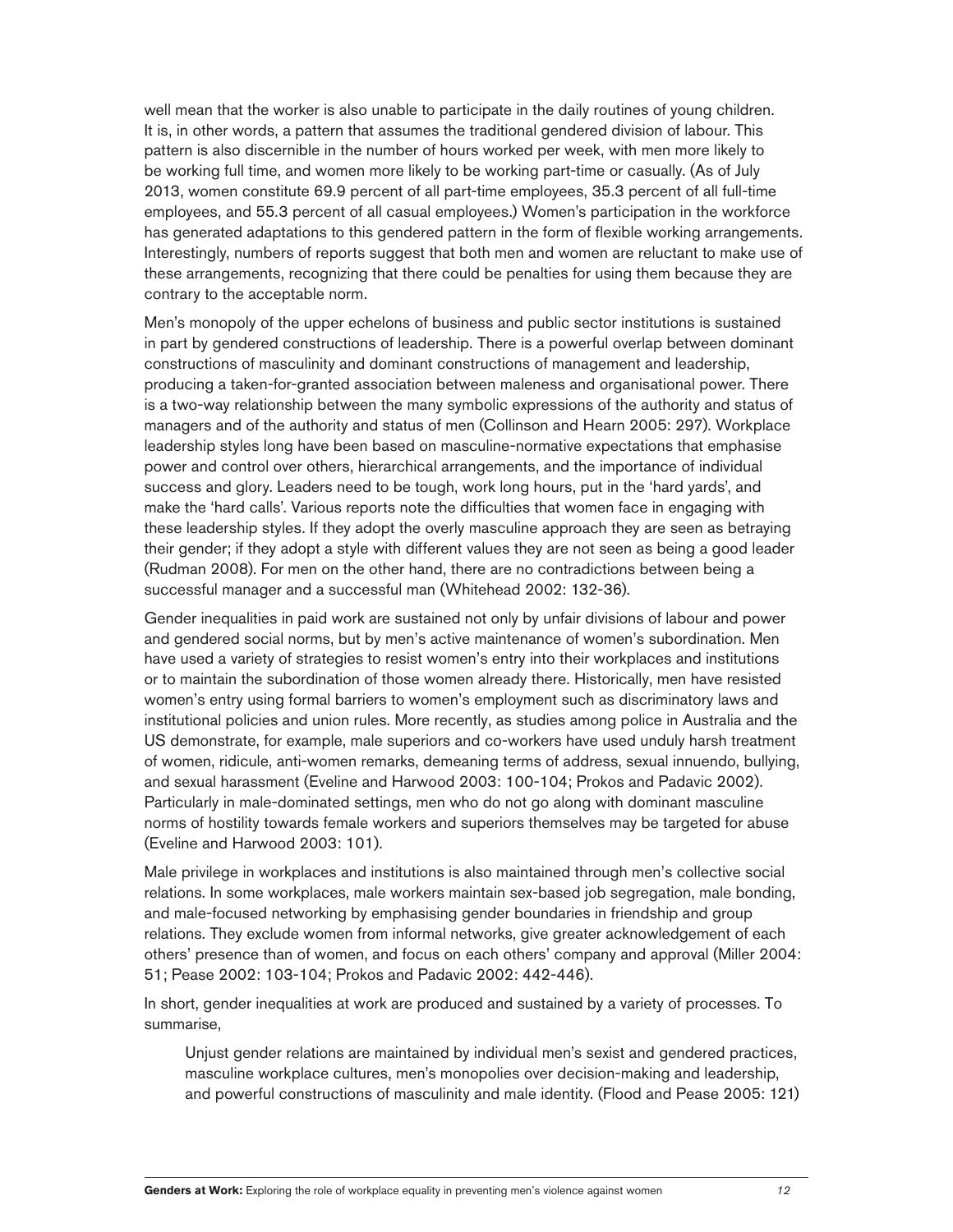These inequalities have an enormous impact on men's and women's experience of work, including the types of occupations in which they are prominent or not; their rates of pay; the pace at which they are able to progress their careers; their ability to reach their professional goals; and their overall influence in public life.

#### *Workplaces and violence-supportive social norms*

Workplaces can increase the risk of violence victimisation or perpetration through their production and maintenance of gender inequalities in general, but they also can do so by fostering violencesupportive social norms in particular. There is now substantial evidence that violence-supportive attitudes are encouraged and institutionalised in the peer relations and cultures of particular organisations and workplaces. Data on this comes largely from male-dominated university colleges, sporting clubs, workplaces, and military institutions (Flood and Pease 2006: 36-42).

It is clear that some workplaces are more dangerous places for women than others, and that men in some workplaces or institutions are more likely than other men to perpetrate violence against women. For example, in professional sports, there is evidence that risks of sexual violence against women by male athletes are higher in contexts and cultures involving intense male bonding, high male status and strong differentiation of gender roles, high alcohol and drug consumption, ideologies and practices of aggression and toughness, and practices of group sex (Flood and Pease 2006: 37). In military institutions, violence against women is promoted by norms of gender inequality and other bonds that foster and justify abuse in particular peer cultures (Rosen *et al.* 2003; Schwartz and DeKeseredy 1997; Harrison 2002). A US study provides quantitative support for an association between patriarchal male bonding in peer cultures and violence against women. Using survey data among 713 married male soldiers at an Army post in Alaska, Rosen *et al.* (2003: 1064-1065) found an association between 'group disrespect' (the presence of rude and aggressive behaviour, pornography consumption, sexualised discussion, and encouragement of group drinking) and the perpetration of intimate partner violence, at both individual and group levels.

At least three processes shape the higher support for men's violence against women and greater use of violence found among men in some contexts. First, there is *group socialisation*: in joining particular sporting teams or fraternities, men are actively inducted into the existing norms and values of these contexts. Second, there is *identification*: individuals who identify with the group and see it as a reference group may be more likely to increase their adherence to violencesupportive beliefs and their likelihood of assaultive behaviour (Humphrey and Kahn 2000: 1320). Third, there is *self-selection*: men with pre-existing violence-supportive attitudes and behaviours and an orientation towards other features of these contexts such as heavy drinking may join groups with similar characteristics.

There is evidence that the character of men's informal social networks and peer relations can contribute to or lessen their involvement in violence against women. A series of studies document that a particular risk factor for men's perpetration of violence against women is their participation and investment in homosocial male peer groups. Beginning in the 1990s, DeKeseredy et al. in the USA documented that male peer support for sexual assault, including young men's attachment (close emotional ties) to abusive peers and peers' informational support for sexual assault (peer guidance and advice that influences men to assault their dating partners), were significantly correlated with sexual assault (DeKeseredy and Kelly 1995; Schwartz and DeKeseredy 1997). Among men, being more dependent on a male reference group for one's gender role self-concept is associated with attitudes conducive to the sexual harassment of women (Wade and Brittan-Powell 2001), while having a homosocially focused social life can restrict men's acceptance of more progressive views of gender roles (Bryant 2003). To the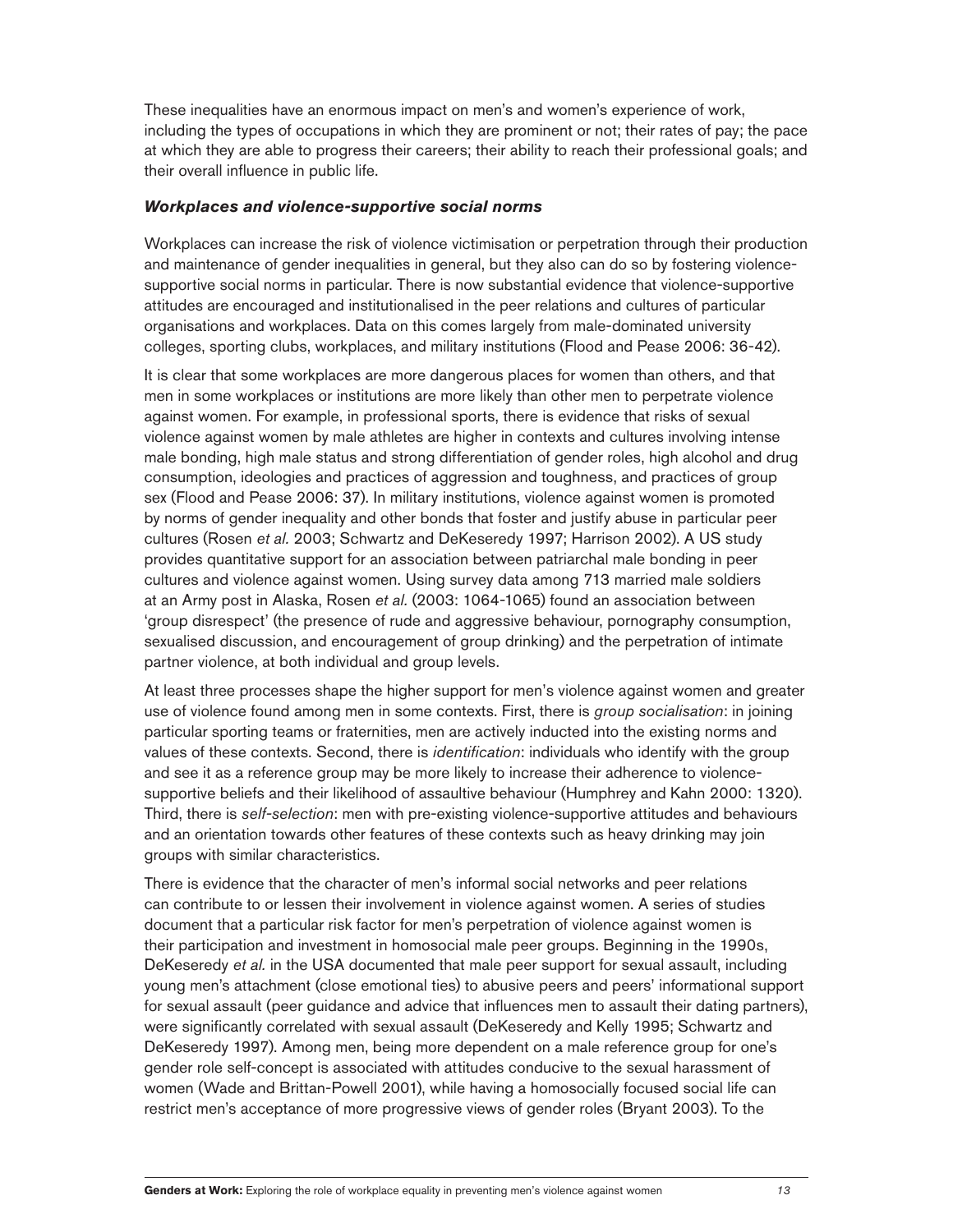extent that individuals' peers share negative beliefs about gender and about violence and are involved in physically aggressive or coercive behaviours, those individuals are more likely to perpetrate relationship abuse (Reitzel-Jaffe and Wolfe 2001; Sellers *et al.* 2005: 389). In short, men who are attached to and invested in male friends who support or perpetrate violence against women are more likely to support or perpetrate violence against women themselves.

### *Victims and perpetrators in the workplace*

Workforces also may contribute to men's violence against women through the ways in which they respond to employees who are victims of violence or its perpetrators. Until recently, few workplaces had specific policies or procedures that focused on this issue. For example, employees requiring time off work because of circumstances related to their experience of violence, such as to attend court hearings, move house, or because of hospitalisation, had no specific entitlements for this leave and were required to use leave designed for other purposes, particularly annual leave. Supervisors received no guidance about their management of employees whose work performance is being impacted by their experience of family violence, nor how to manage the impact of this on the colleagues of the affected employee. Such management might also include the need to develop safety plans for employees who experience violence from their domestic perpetrators while at the workplace. For these reasons, inadequate employer response to employees who are victims of violence may contribute to the inability of those victims to achieve a safe and just outcome to their situation. Similar issues relate to the perpetrators of violence, who may also require leave, and whose presence at work (if identified) will impact colleagues.

In response to these concerns, in 2009, the Australian Domestic & Family Violence Clearinghouse (ADFVC) and the New South Wales Public Service Association (PSA) began discussions regarding the introduction of domestic violence entitlements into industrial instruments. The Domestic Violence Workplace Rights and Entitlements Project (which concluded in June 2013) has been successful in enabling a growing number of Australian workplaces to include Family Violence clauses in their Employee Agreements, or to develop policy relating to the workplace response to family violence.

This analysis of the gendered nature of workplaces has indicated the role that workplaces play in creating and reinforcing gender inequality across our society. In particular, the role of the existing workplace culture on the ability of women to have financial independence, and on their ability to have representation and influence in public and corporate decision making, has wider implications for the quest to eliminate the entrenched patriarchy of contemporary society. At the same time, the analysis also points to the potential for workplaces to play a significant role in fostering a new approach to gender, work and power, and therefore to eliminating the environment in which men's violence against women is able to continue.

The next section of this paper explores how workplaces can begin this process of change. It describes the ways in which workplaces have been engaged in the reduction and prevention of men's violence against women, before we turn to efforts to involve men in particular in this work.

#### *Workplaces as sites for prevention*

Workplaces have been identified as key settings for the prevention of men's violence against women (VicHealth 2007: 57). Organisations represent excellent sites for the introduction of prevention strategies to end men's violence against women, for several reasons. First, organisational efforts ''scale up'' the impact of violence prevention, in that they have the potential to influence both their internal cultures and the communities which surround them. By changing its policies, practices and culture, an organisation can not only change from within, but also have an impact in surrounding communities, serve as an example for other organisations,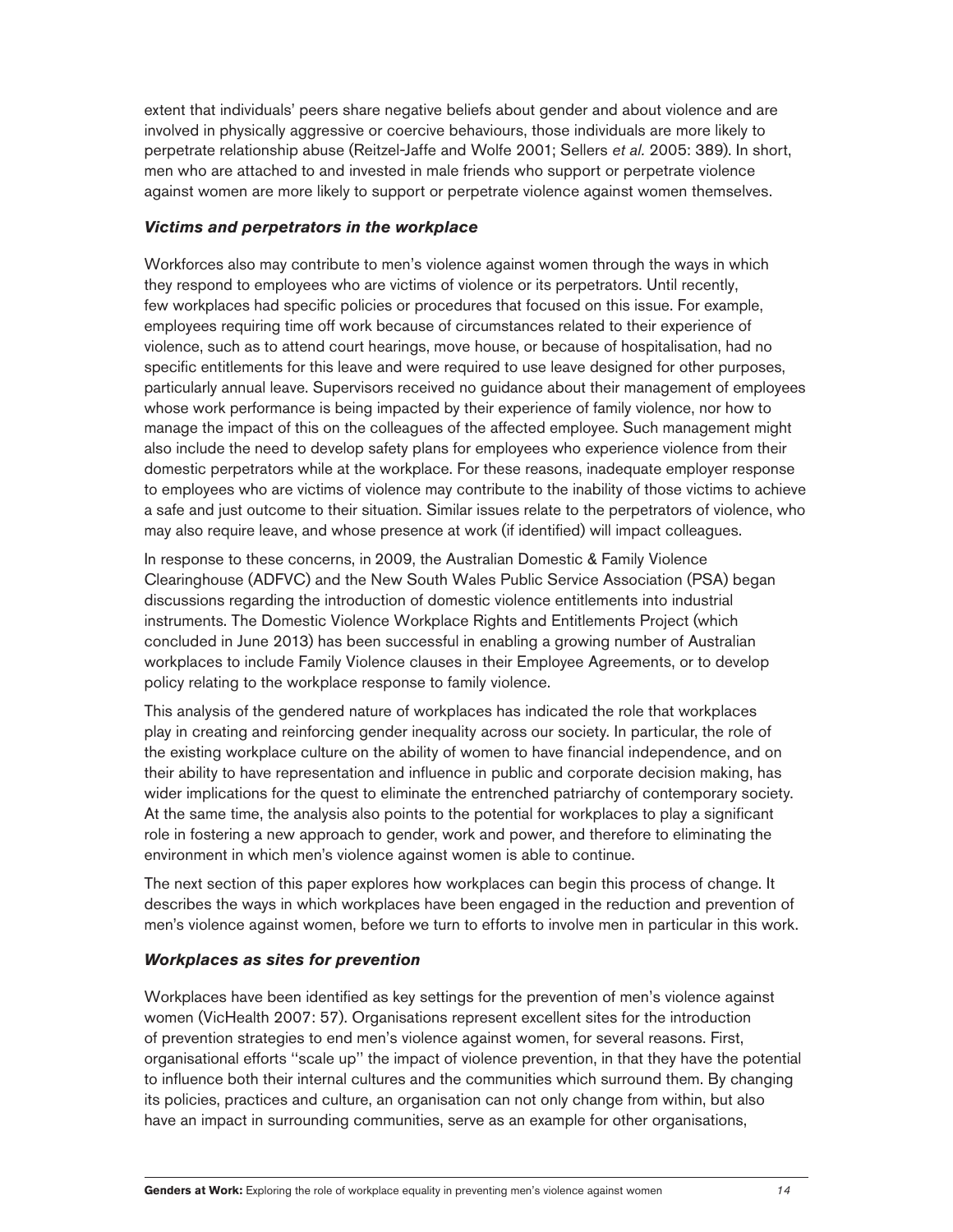influence wider policy, and inform community norms (Davis *et al.* 2006: 12). Organisations have the potential to reach large numbers of people and create conditions in which change can be promoted and sustained. Second, given the impacts of relationship and family violence documented earlier, employers are key stakeholders in prevention: "they are responsible for setting policy, sharing information, promoting skills development, and motivating employees, clients, consumers, and partners to become engaged in efforts to end violence at the individual, family, community and societal levels" (Wells *et al.* 2013: 19). Third, given the violencesupportive cultures of some workplaces or organisations, intensive intervention is needed.

There are a range of benefits for workplaces in preventing and reducing men's violence against women, including direct and indirect economic and other benefits:

Direct benefits include increased productivity and decreased costs in relation to leave and staff replacement […] Indirect benefits include supporting staff and being identified as an employer of choice who shows social responsibility and provides community leadership.  $\dots$ ] By being aware of domestic violence issues and having prevention strategies in place, employers can also better ensure that they are meeting equal opportunity and anti-discrimination requirements, as well as their duty of care in ensuring a safe work environment (Murray and Powell 2008: 3)

Men's violence against women is clearly a workplace issue. At the same time, establishing this is not necessarily easy. As a Victorian study reports, the most consistent barrier in getting workplaces involved in violence prevention was:

the difficulties in convincing many employers that family violence is a workplace issue and that business could benefit themselves and the wider community by establishing preventative programs or policies. (VCCAV 2004: 28)

In workforces, strategies for the *primary* prevention of intimate partner violence are scattered and underdeveloped. On the other hand, organisations and workforces are a common site for the development of improved responses to the occurrence of such violence. Most workplacebased efforts to reduce or prevent men's violence against women are centered on secondary or tertiary prevention (Wells *et al.* 2013: 48-49). Strategies include training police, legal staff, and other personnel in appropriate responses to and interventions into intimate partner violence; developing coordinated community responses to intimate partner violence; and sensitising health care providers, encouraging routine screening for violence, and developing protocols for the proper management of abuse (World Health Organisation 2002). There is evidence that such efforts do improve professional responses to the victims and perpetrators of intimate partner violence, increase women's safety, and assist their processes of recovery.

Workplaces are increasingly prominent sites for domestic violence prevention and intervention. In the USA, UK, and elsewhere, some larger companies now have domestic violence programs in their workplaces. It is mandatory in some jurisdictions for large organisations to have policies providing special leave related to domestic violence, and violence prevention organisations and trade unions have developed training manuals and resources for workplace-based prevention (Murray and Powell 2008: 7; VCCAV 2004: 12). Corporate alliances and public sector networks in the US and elsewhere have developed workplace programs regarding intimate partner violence. While most strategies focus on responses to victimisation (such as security measures, victim resources, and education), many companies also engage in activities designed to raise awareness in general of intimate partner violence (Lindquist *et al.* 2006). Similar initiatives have taken place among state governments, city councils, and local community services (VCCAV 2004: 13).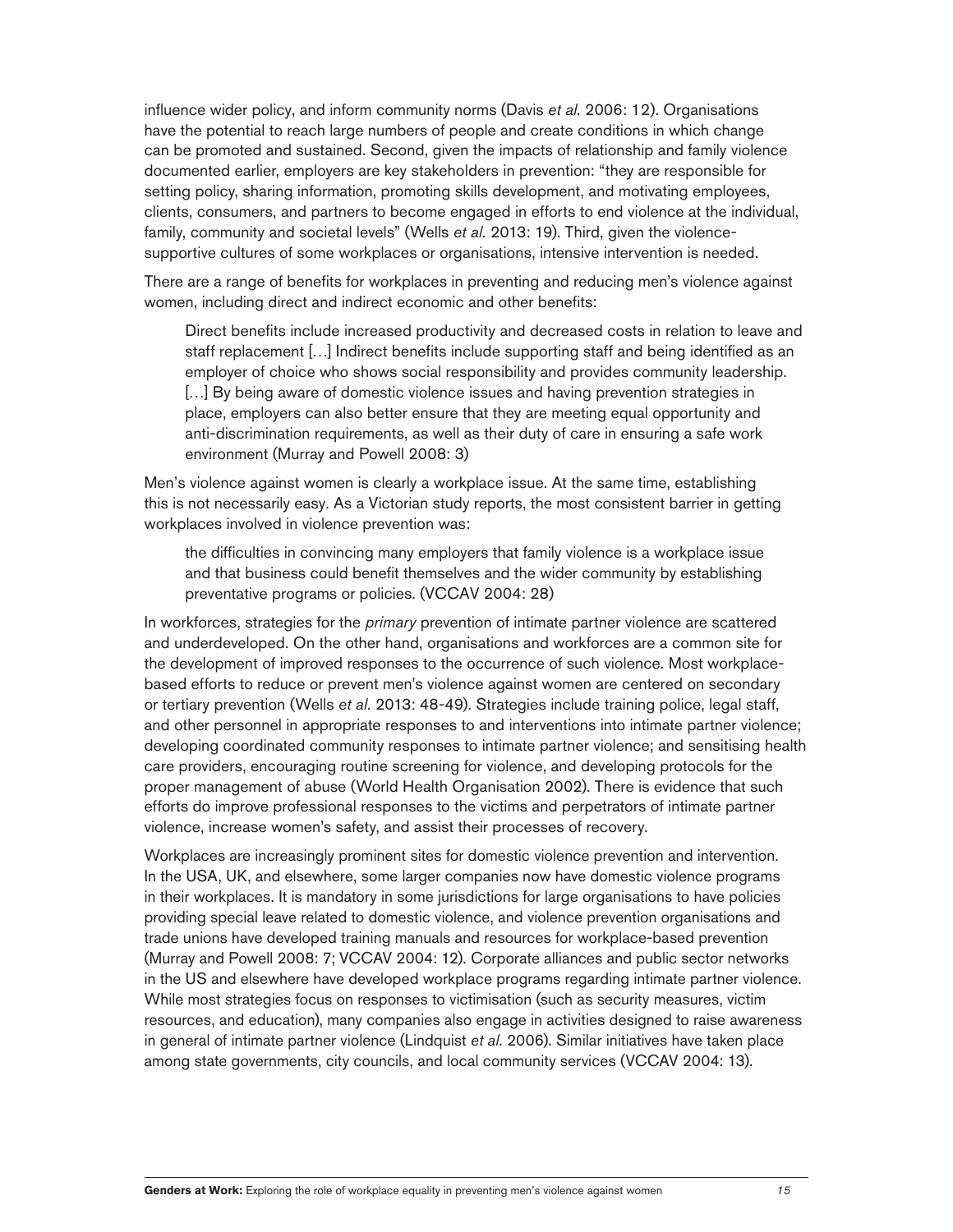Strategies for workplace prevention vary according to the size, location, and character of the workplace, who is initiating the activities, and whom they target. Typical activities focused on employees include:

the implementation of policies regarding workplace responses to incidents of domestic violence; statements from management to staff condemning domestic violence and supporting domestic violence prevention in forums such as messages on payslips, workplace newsletters and intranet sites; the training of key personnel who are likely to come into contact with domestic violence issues in the workplace, including managers, employee assistance program staff and human resources personnel; and the display of posters and information sheets that provide information about domestic violence and sources of assistance (Murray and Powell 2008: 8).

In Australia, a recent workplace pilot study has been implemented by White Ribbon Australia. This workplace accreditation project identifies a range of criteria for workplaces to meet in order to qualify as a White Ribbon Australia Accredited Workplace. The project has a strong emphasis on aligning workplaces and their staff with the goal of White Ribbon Australia to engage men in saying no to violence against women. Across three steps, Recognition, Accreditation, and Awards, the program encourage workplaces to take steps to:

- " raise awareness of the prevalence of violence against women;
- \* strengthen within the workplace culture the importance of gender equity and respectful relationships; and
- establish policies and processes to support women affected by violence either in the workplace or in the home.

Twenty-eight Australian workplaces are currently involved in the pilot phase of this program, which includes baseline surveys and other evaluation processes. Twenty-four of these are expected to achieve accreditation by the end of 2013, and a further 104 workplaces have expressed interest in participating in the program when it rolls out as a fully implemented program in 2014.

Different models or styles of violence prevention are suited to different workplaces (VCCAV 2004: 28). Efforts may be employer-led, based on brokerage partnerships, union-based, or organised in other ways (Murray and Powell 2008: 8). Employer-led efforts involve incorporating prevention strategies – such as flexible leave provisions, increased security, flexible shifts, and the provision of referral information  $-$  into existing human resources structures or organisational processes (Murray and Powell 2008: 9). In brokerage models, domestic violence prevention is done as part of philanthropic or corporate social responsibility activities. Businesses may support domestic violence services and promote awareness in their organisation and the wider community, and may receive awareness training and support in return (Murray and Powell 2008: 10). Unfortunately, little data is available, based on robust impact evaluations, with which to assess the effectiveness of these efforts (Murray and Powell 2008: 15).

We turn now to workplace strategies for building gender equality and preventing violence against women which focus on men.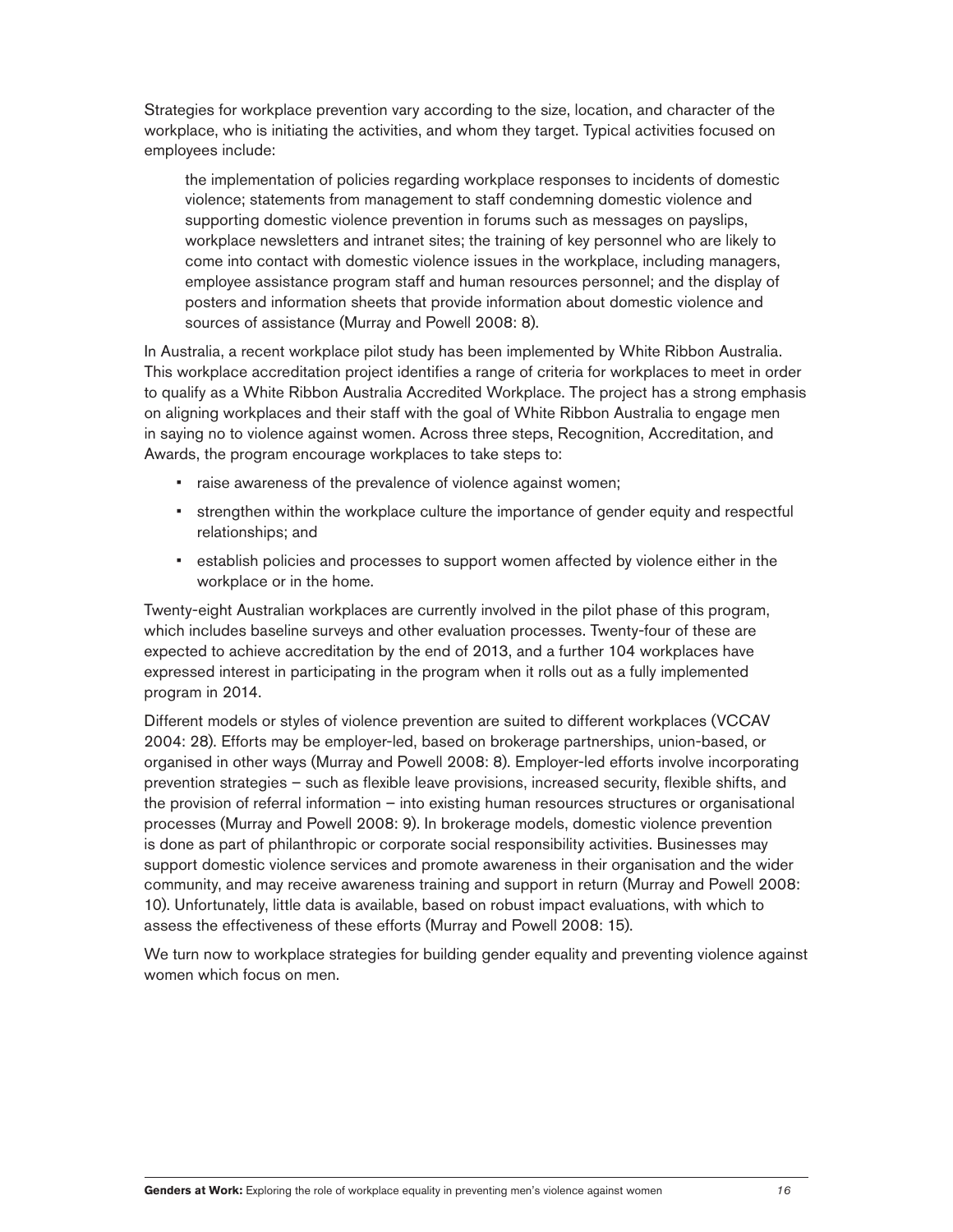# **Section 4: Shifting men's gender relations in the workplace**

An awareness of the need to address gender inequality in the workplace is not new. It is decades now that women have been present in the workforce in significant numbers, long enough for it to become apparent that the changes that women dreamed of are yet to be realized (Summers 2013).

One factor that may have played a role in this slow pace of change is that much of the focus of addressing inequality in the workplace has concerned strategies that change the circumstances for women without requiring any significant change from men. These have included improvements to maternity leave arrangements, targets for increasing women's representation in leadership, and increased opportunity for flexible and casual work. These strategies deal with the challenge that women face in meeting the requirements needed to advance in their chosen career while at the same time meeting the requirements involved in being wives and mothers. However, while these changes did undoubtedly assist women in staying in the workplace, they have not, by and large, required that men examine, let alone change, the way the workplace functions to reinforce the attitudes and behaviours that undergird inequality and sexism. If the workplace is to have an impact on preventing men's violence against women, the focus of our strategies needs to address more than the numbers of women in particular roles. It needs to focus on how the workplace can change men. This section of our report explores a number of ways that workplaces can begin to engage with men in this process of change.

#### *Raising men's awareness*

Various workplace-based strategies seek to raise men's awareness of issues of gender inequality in general or men's violence against women in particular. An initial approach to how workplaces can engage men in a change process has focused on raising men's awareness of the way workplace inequality reinforces gender inequality more broadly, and on the connection between this inequality and men's violence against women. Much of this awareness raising has successfully made use of the social marketing potential of national and international campaigns, including the International Day for the Elimination of Violence Against Women - White Ribbon Day and International Women's Day.

One stream of education in workplaces includes face-to-face educational groups and programs. The vast majority of face-to-face education addressing men's violence against women takes place in schools and universities, and few programs are focused on men in workplaces. Nevertheless, there are some isolated examples of education programs which address or touch on issues of domestic and family violence. For example, the health promotion program "Men at Work" addresses health and wellbeing issues, including violence, among men accessed at the workplace in industries including retail, oil, finance, construction and mining (VCCAV 2004: 22).

In relation to interpersonal violence, the most common primary prevention education that has occurred in workplaces in general concerns sexual harassment. Various studies have demonstrated that workplace training can improve attitudes towards sexual harassment, among employees in universities and in federal government workplaces (Antecol and Cobb-Clark 2003). In fact, such training has been shown to have an effect on organisational cultures over and above the impact of individual training, in that more widespread training in a workplace is associated with a greater recognition of sexual harassment, regardless of whether or not individual training has been undertaken (Antecol and Cobb-Clark 2003).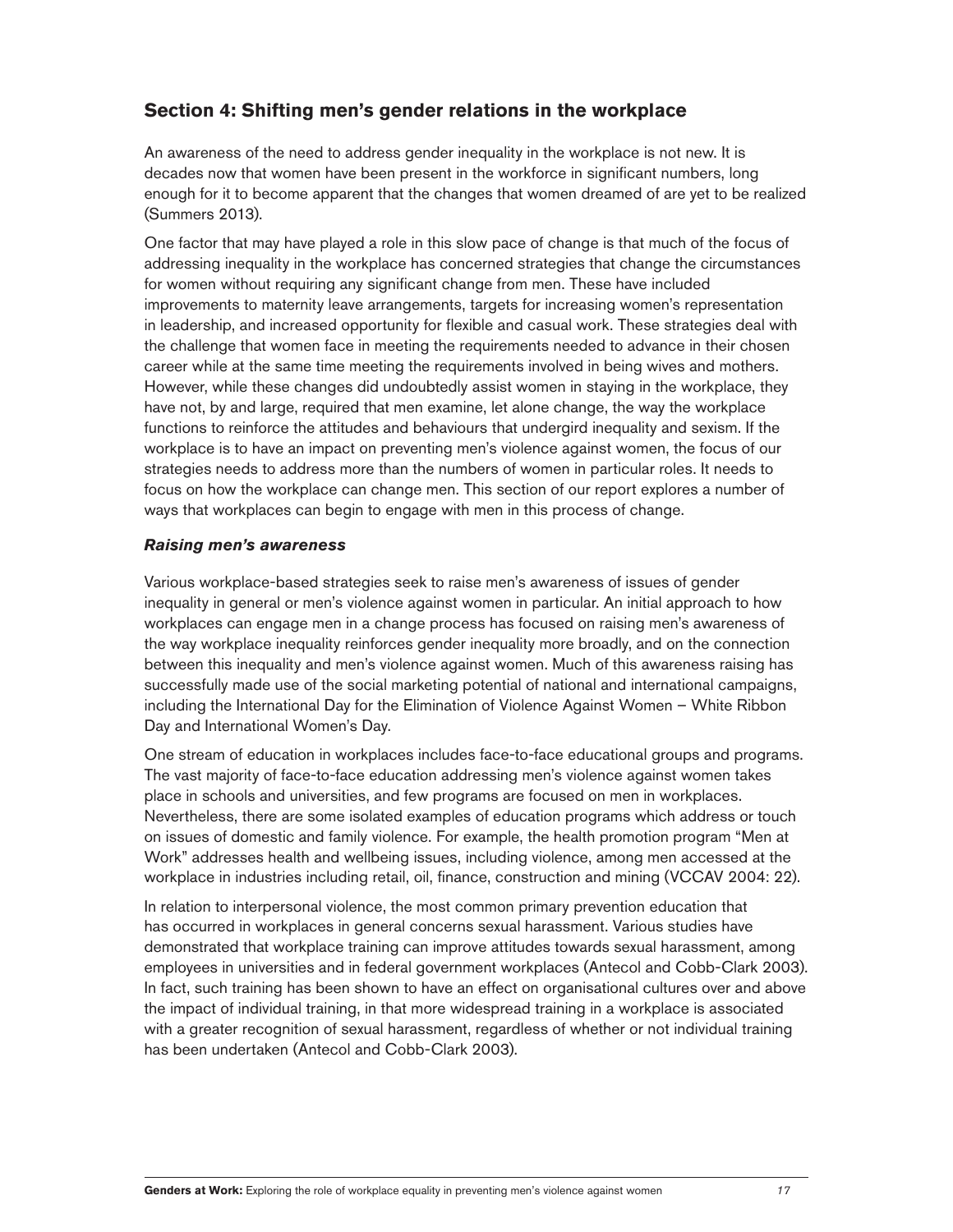The evidence is that education programs which are intensive, lengthy, and use a variety of teaching approaches have been shown to produce positive and lasting change in attitudes and behaviours related to violence against women (Flood 2005-2006). More effective educational programs in workplaces will be those which are closest to the standards of best practice identified in violence prevention education (Carmody *et al.* 2009; Flood *et al.* 2009).

Another important stream of community education includes communication and social marketing strategies. Again, there is evidence that such campaigns can produce positive change in the attitudes and behaviours associated with men's perpetration of violence against women (Donovan and Vlais 2005). And again, relatively few social marketing efforts have focused on men in particular workplaces or institutions.

Workplace training engaging men faces obvious barriers. There is evidence that men are not as receptive as women to organisational efforts to eliminate gender bias (Prime *et al.* 2009: 2). Men are less supportive of diversity programs for minorities and more likely than women to respond with backlash (Kidder *et al.* 2004: 93). Further, it is not clear whether raising men's awareness about the extent of men's violence against women progresses to a commitment by men to change the systems and attitudes that are implicated in gender inequality. Men can say 'no' to violence against women without necessarily saying 'yes' to eliminating gender inequality.

Workplace efforts to reduce gender inequalities and prevent men's violence against women may address particular dimensions of these problems, from sexist and disrespectful behaviours to established masculine norms and cultures.

#### *Addressing sexist and disrespectful behaviours*

A powerful way that workplaces can encourage men to examine the nature of their gender relations is to promote a culture of zero tolerance for sexist and disrespectful behaviour. Although Australia has had laws to criminalise gender-based harassment and discrimination for some time, there continues to exist in many workplaces a type of 'low-level' culture of jokes, put-downs and gender-stereotypical assumptions that create a culture that is unfriendly for women. The Gender Equality Project, based at the Melbourne Business School, notes the ways in which these behaviours impact women in the workplace (Wood 2012: 20)

The impacts of low-level sexism are insidious but as the results of our meta-analysis show, very real. The perpetrators may not believe or accept that they are being sexist, and will often respond when challenged that they are "just joking". The effects for women are insidious because they create a reaction referred to as "stereotype threat" in which the individuals targeted by sexist remarks will often ruminate on the implications and be distracted from the task at hand. The fact that stereotype threat is such a strong negative predictor for female performance highlights how distractive ruminations created by sexism undermine women's functioning at work.

Wood (2012) suggests that one strategy to counter this sexism is to institute a 'no just joking' policy, in which "anyone who hears a sexist remark would be expected to point it out". In a similar vein, some workplaces have begun to look at the possibility of pro-social bystander training, in which both men and women are equipped to have the confidence to disrupt the social norms by which sexist comments and jokes go unremarked. See, for example, the work that is being done in Victoria by VicHealth (Powell 2011).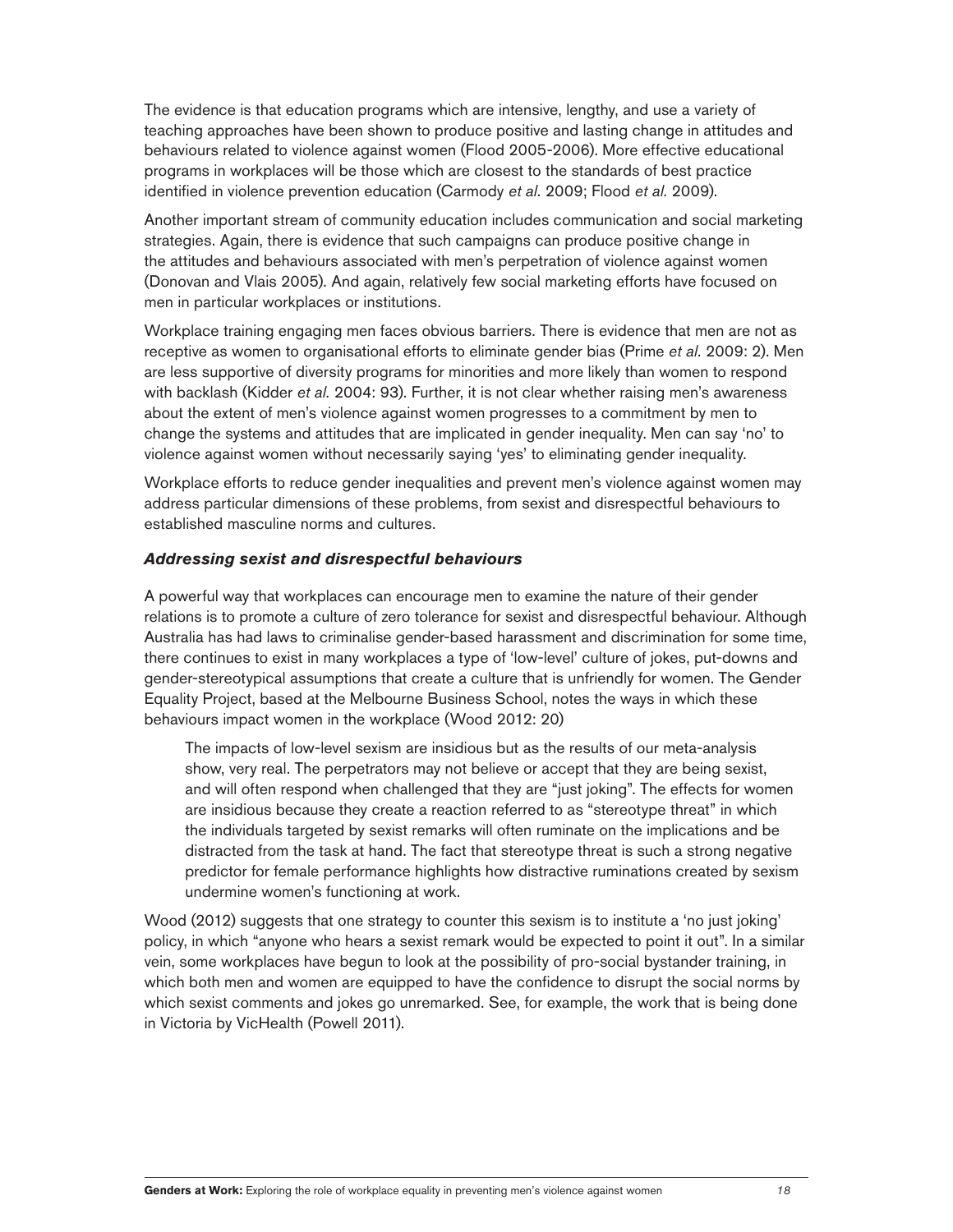If, however, men do not believe or accept that they are being sexist, as Wood suggests, there may also be a place for an educative strategy that invites men to reflect on the way language functions to reinforce stereotyping and unequal power, or to explore the relative respectfulness of various situations. An educative process of this sort may form part of an existing process, such as anti-harassment and anti-bullying training, or exist as a stand alone training experience. For example, in the Y Respect Gender Project, based at YMCA Victoria, exercises to encourage reflection on the meaning of respect in the workplace were built into the annual refresher training required of all staff at one particular centre. Other options are to link this educative process with the organisational values, or to include it as part of the induction process.

#### *Disrupting the masculine status quo*

Workplace efforts to build gender equalities and prevent men's violence against women also must undermine established masculine norms and cultures. Men's sexist and unequal treatment of women is often understood to be part of the way men ensure they are seen as 'manly' enough by other men. Men consolidate their own bonds to each other and their own identity by casting women in the role of the 'other', the 'common enemy'. It follows then that another way to shift gender relations in the workplace is strategies that invite men to think about masculinity  $-$  and their own gender identity  $-$  in different ways.

Leadership styles are a particularly relevant area in this regard. The classical male workplace leader is a tough, take-no-nonsense, authoritarian character. He leads from the front, is careful not to show any weakness, and expects no dissent. Looking mainly to consolidate his own power, this leader consults minimally if at all, and is not interested in empowering other people. Working under such a leader, other men face considerable pressure to behave in stereotypically masculine ways if they are to keep favour. Alternative models of leadership that operate in opposite ways to the above caricature may create a space where men may feel less pressure about conforming. Such spaces then open up the possibility of treating women not as the 'other' but as true colleague and peer.

Other strategies to disrupt traditional masculine cultures in workplaces may take a more creative approach. In many parts of Australia a favourite office activity is the annual sports tipping competition. Not withstanding that many women enjoy being part of these competitions, the sport that is involved in these activities is almost invariably sport played by men, and the competition thus reinforces the primacy of men's sports. Supplementing (or even replacing) the usual sport with one played by women may enable men to think differently about themselves.

Men reinforce masculinity not just by denigrating women, but also by denigrating men who do not fit the unspoken masculine standard, particularly gay and bisexual men, but also men whose behaviour is outside traditional masculine norms. Therefore, another strategy to disrupt the status quo is for the workplace to actively promote a strong culture of diversity and to have a zero tolerance for homophobic comments and behaviour.

#### *Educating male professionals*

A further way in which men have been engaged in violence prevention in workplaces is in terms of their occupational or professional roles. Various training programs seek to increase individual men's (and women's) abilities to prevent or reduce violence through their roles as doctors, teachers, carers, police, child care workers, judges, and so on. Such professionals can play an important role in transmitting information, skills, and motivation to clients, community members, and colleagues, and they can be effective advocates for prevention policies (Davis *et al.* 2006).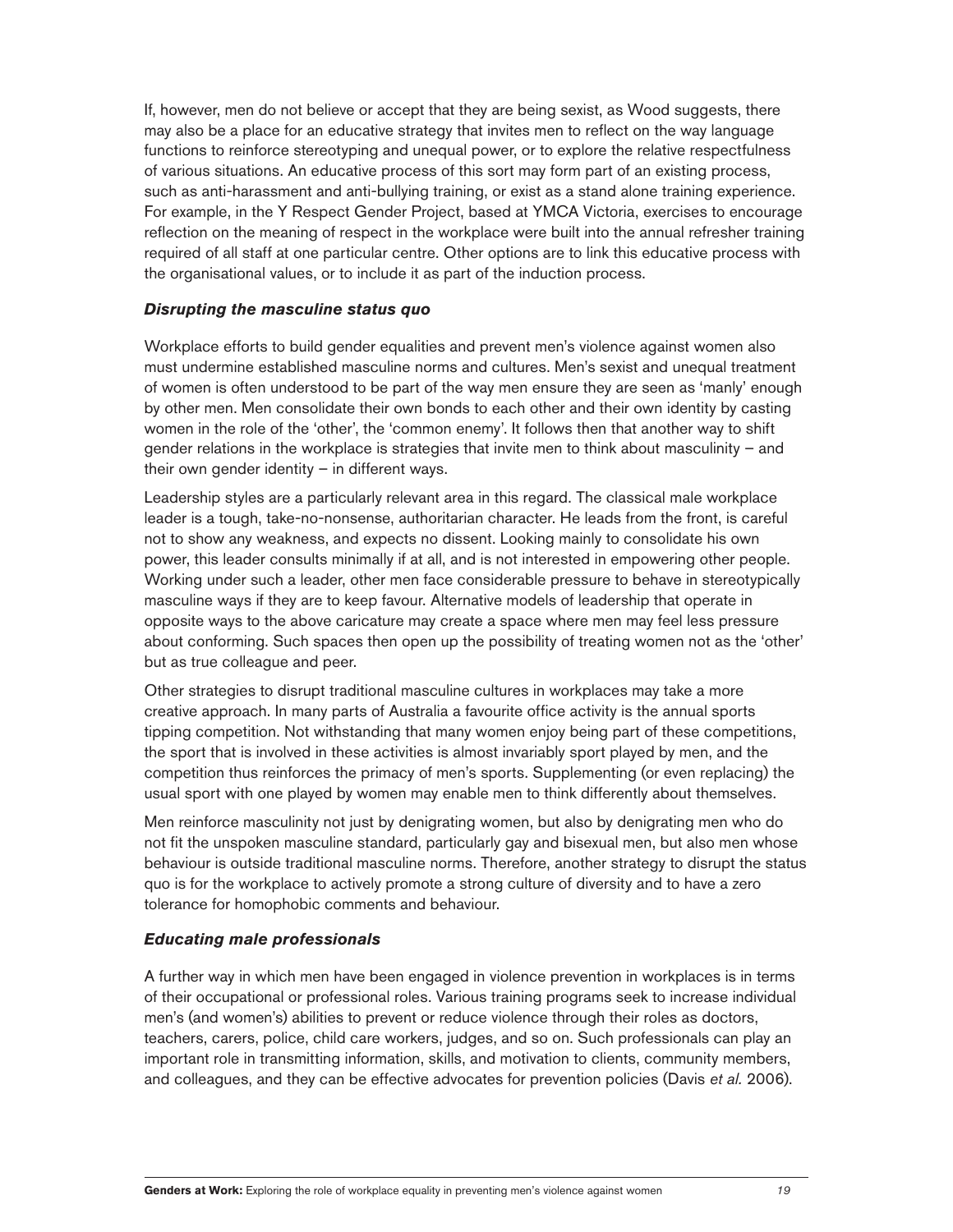There are a small number of initiatives which engage male professionals in workplaces in fostering gender equality or non-violence. For example, in Pakistan, an NGO called Rozan has run gender violence sensitisation workshops with police in order to transform the way that the institution thinks about and responds to violence against women (Lang 2003: 11). In South and Central America, the Pan American Health Organisation (PAHO) has trained soccer coaches to promote adolescent health and introduce gender equity in relationships to boys ages 8 to 12 (Schueller *et al.* 2005: 3).

#### *Fostering male advocates in the workplace*

Another strategy is to engage men in themselves advocating for change in their workplaces. Community mobilisation strategies are built on the recognition that we must not only educate men and women but also organise them for collective action (Greig and Peacock 2005). Engaging men in activism is vital in catalysing broader social change in social norms and power relations. In particular, it can facilitate engagement with structural factors and forces and put pressure on governments to take action (Institute of Development Studies 2008: 50).

Relatively little has been done to mobilise men in workplaces as advocates for social change towards gender equality. Nevertheless, organisations such as White Ribbon Australia have provided the rationale and resources for some workplaces to implement 'action teams' that have taken responsibility for organising events to mark White Ribbon Day and which have been the catalyst for rallying men in the workplace to commit themselves to 'never remaining silent about violence against women.' In some cases, this initial activity has led to more sustained activity throughout other parts of the year, and given weight to other initiatives such as gender equity policies and action plans. Local governments in Victoria have been particularly successful in using this approach. On the other hand, in many workplaces men's involvement has been limited, with the 'action teams' as much led by women as they are by men. Recognising this, a strong focus of the White Ribbon Australia Workplace Accreditation Program is to ensure that men understand that ending men's violence against women is as much the responsibility of men as it is of women. The program's criteria for accreditation include actively engaging men in all aspects of workplace initiatives to prevent violence.

## *Involving men in shifting the structures and systems that produce inequality*

A final set of strategies to shift men's gender relations in the workplace are those which engage men in addressing the structures and systems that produce inequality and exclusion. While these will differ from workplace to workplace, there are some approaches which are common to most: countering unconscious bias in recruitment and promotion, conducting gender audits, setting targets for women's representation, and involving men in examining gendered interactions at work.

In recent years growing attention has been paid to the way unconscious bias (also known as implicit associations) affects the ways that we all make decisions (Genat, Wood and Sojo 2012). These include biases about gender roles, especially our biases about the suitability of women and men as leaders. Unconscious bias has been shown to have a particular impact on recruitment and promotion, with various studies showing how simply changing the name on a job application from female to male, without changing anything else about the application, increases the likelihood that the applicant will be interviewed. A range of interesting examples of this phenomenon can be found in the book *Delusions of Gender*, particularly chapter 5 (Fine 2010). Offering training for managers, male and female, in ways to counter the effect of unconscious bias (such as having job applications reviewed by a gender balanced team rather than one person) may enable men to think more deeply about the biases and assumptions that they carry with them both in the workplace and beyond (Ross 2008).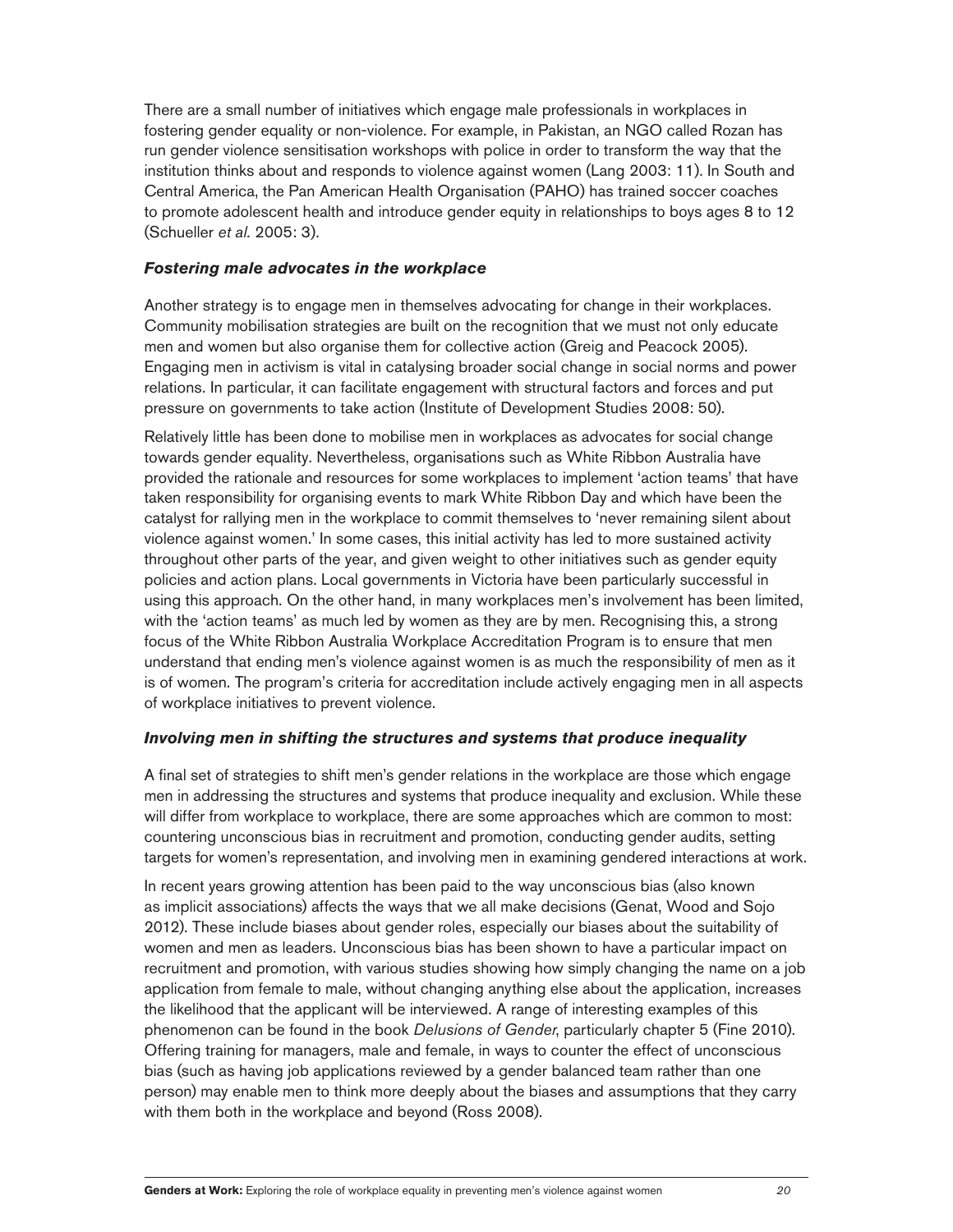Gender audits are another way to expose men to the systemic nature of inequality and exclusion in the workplace. Such audits may include not just the numbers of women and men occupying roles in the workplace, but also a gender audit of the policies and procedures, of the programs being offered, and of the facilities themselves. In Australia, non-government organisations with over 100 employees are required under the Workplace Gender Equality Agency Act to conduct an audit of their staffing profile each year and report this to the agency. Organisations must also make this report available to all their staff, and demonstrate the ways in which they have done so. This audit can be a powerful tool to expose men to the lack of equality that continues to exist in the average Australian workplace.

In a similar vein, more and more workplaces are moving to include some sort of target for women's leadership representation as part of the key performance indicators of their senior staff. Such targets ensure that the lack of women in leadership remains front and central for these staff in their day to day work. For further information on the issue of targets, and a comparison with using quotas, see both Workplace Gender Equality Agency 2013, and Whelan & Wood 2012.

A final strategy is to engage men in an examination of the processes and habits that govern the way men and women interact in the more formal workplace practices. Do meetings have a rotating chair to ensure that it is not always men who are in the chair? Is there a formal process that ensures everyone has a voice at meetings? Is there a policy that ensures consultation groups contain a balanced mix of genders? Do meetings coincide with the times parents may be dropping off or picking up children from school? The habitual nature of many of these practices masks the ways that women's voices and perceptions are excluded from workplace decisionmaking. By engaging men in an examination of these patterns, men are challenged to face their own complicity in reinforcing inequality and exclusion.

Prevention efforts may also seek to change entire workplaces, organisations, and organisational practices overall (Davis *et al.* 2006: 12). This level of prevention embodies the recognition that workplaces and other organisations can play key roles in building non-violent internal cultures and in fostering wider social change.

There are very few primary prevention initiatives which engage men in workplaces in organisational change. However, Victoria provides an example of a recent violence prevention project which at least aspired to generate organisational change. This was called *Stand Up:*  Domestic Violence is Everyone's Business, and run by the Melbourne-based NGO Women's Health Victoria. This workplace program aimed to strengthen the organisational capacity of a male-dominated workplace to promote gender equality and non-violent norms (Durey 2011: 6). The program took place over 2007-2011 with the trucking company Linfox. It focused in particular on building the capacity of employees, particularly men, to challenge violencesupportive attitudes and behaviours. The project began with training for employees, focused on bystander intervention, and was extended with engagement with the company at other levels including the development of domestic violence policies. However, the project faced significant institutional barriers and its impact was uneven. The training itself was limited in duration, and there were limits to the whole-of-company engagement in and support for the project. The report on this project illustrates the wider truth that deliberate culture change in workplaces is complex, takes time, requires leadership, and ultimately, can be difficult to achieve (Durey 2011: 74). The project has since been followed by a guide to developing workplace programs for the primary prevention of violence against women (Women's Health Victoria 2012).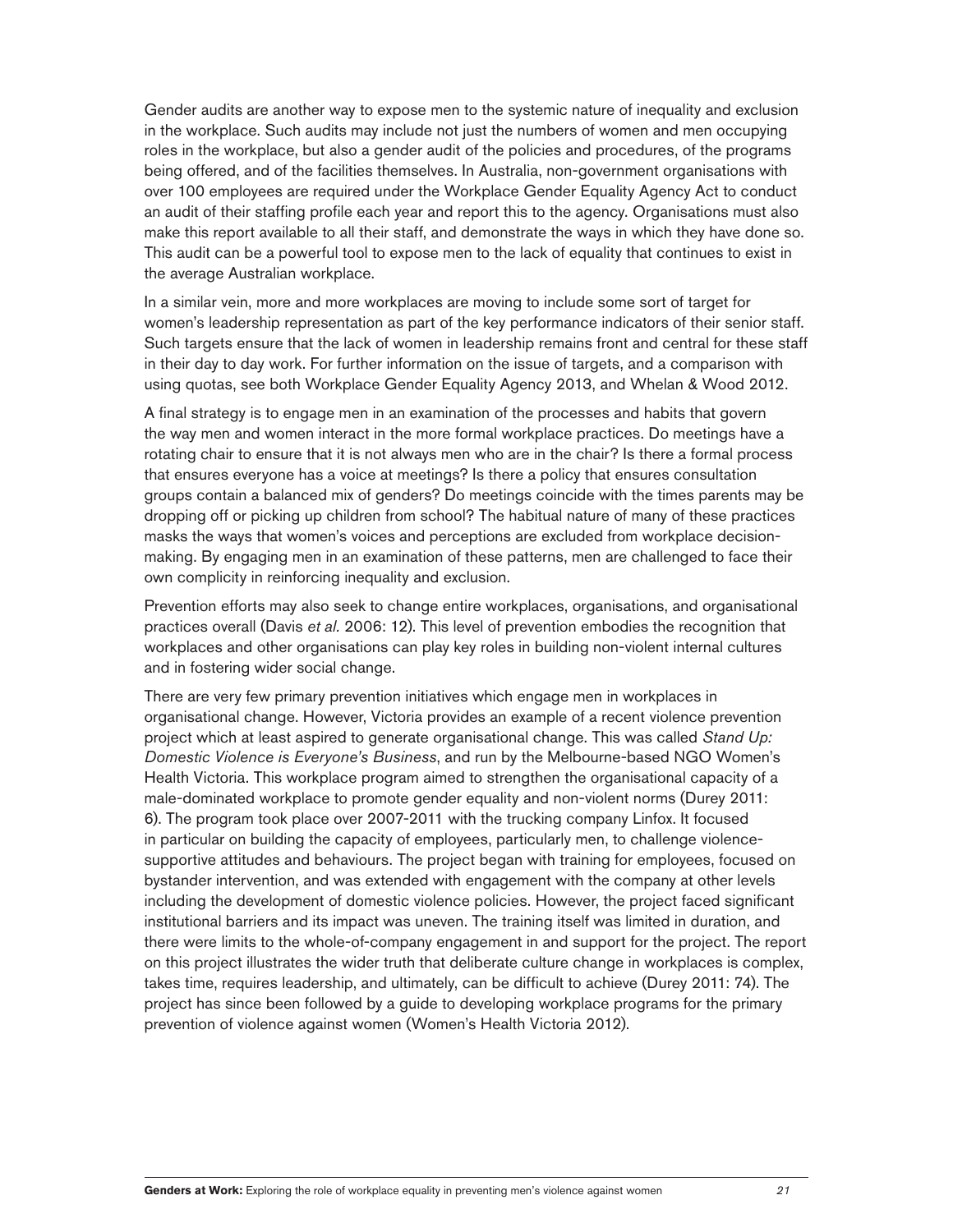Two other primary prevention initiatives are being implemented as pilot projects at the time of writing of this report. These are the White Ribbon Australia Workplace Accreditation Program (described earlier in this report) and the Y Respect Gender Project, based at YMCA Victoria and funded under VicHealth's Creating Healthy Workplaces Program. Both emphasise the importance of cultural transformation with regard to gender equity and respectful relationships.

#### *Men's work in the home*

A final way in which workplaces can make a difference to gender relations is by encouraging men *out of* the paid workforce – by encouraging men to spend less time at work and more time at home. Until men's commitment to domestic duties - including care of children and elderly relatives - is equivalent to that of women, men will always maintain an economic advantage. A small number of community based strategies to encourage men to become more involved in domestic duties are beginning to appear, such as the international MenCare campaign (MenCare 2010). How can workplaces shift men's ideas about the place of work in their lives?

One place to start is the language that is used about this very issue. The most common expression in this regard is work/life balance. This seemingly simple phrase represents a typically masculine approach to work, in which work and everything that is non-work (life) are on opposite sides of the scale. Work/life balance does not encourage men (or, for that matter, women) to understand work as one facet of the totality of life, but implies that work and everything that is non-work are separate worlds that are in constant competition for our time and attention. Alternative phrases, such as life-friendly work, recast the relationship as one of cooperation rather than competition and create the possibility of exploring the role of work in new ways.

Another significant factor is the role of flexible working conditions. Although these are present in employer agreements as available for both women and men, the evidence suggests that they are used more by women. For example, one recent report indicated that requests for flexible work arrangements came from 43.0 percent of eligible women (mothers with pre-schoolers) compared to 19.8 percent of eligible men (Skinner, Hutchinson and Pocock 2012). Moreover, men (and women) continue to report using these arrangements less than they would like because of anxiety that their use of flexible work arrangements will jeopardize their employment status (Australian Council of Trade Unions 2013). Men may also resist any arrangements that are not full time because of the perceived loss of status and power. This suggests that there needs to be a reframing of the place of flexibility in the workplace, particularly for men. Rather than seen as an 'option' that is available to solve a temporary problem (such as a sick child), flexibility needs to be reimagined as a primary way of creating a lifestyle that promotes gender equality and well-being. Including a statement about flexibility in position descriptions, and reviewing flexibility in work patterns as part of annual performance appraisals, are some ways of doing this work of reimagining. More suggestions can be found in the Diversity Council of Australia Report, *Men Get Flexible!* (Russell 2012).

At a more subtle level, workplaces can assist men to think about their commitment to home life by paying attention to the content of workplace communications and interactions. Do workplace magazines contain stories of men working from home? Do they include information pertinent to the concerns of parents, such as how to choose a childcare centre for your child to attend? Are the images used in work publications always of men in business clothes, or do they also show men in casual clothes, men with children or elderly parents? Are there work functions that are family friendly? Are men encouraged to have photos of their family, partner, or hobbies at their desk? Workplaces in some instances have been used to engage men in family and parenting services. In Ballarat for example, Child and Family Services Ballarat takes its family relationships services, including material on family violence, to men in the local factories (VCCAV 2004: 18-19).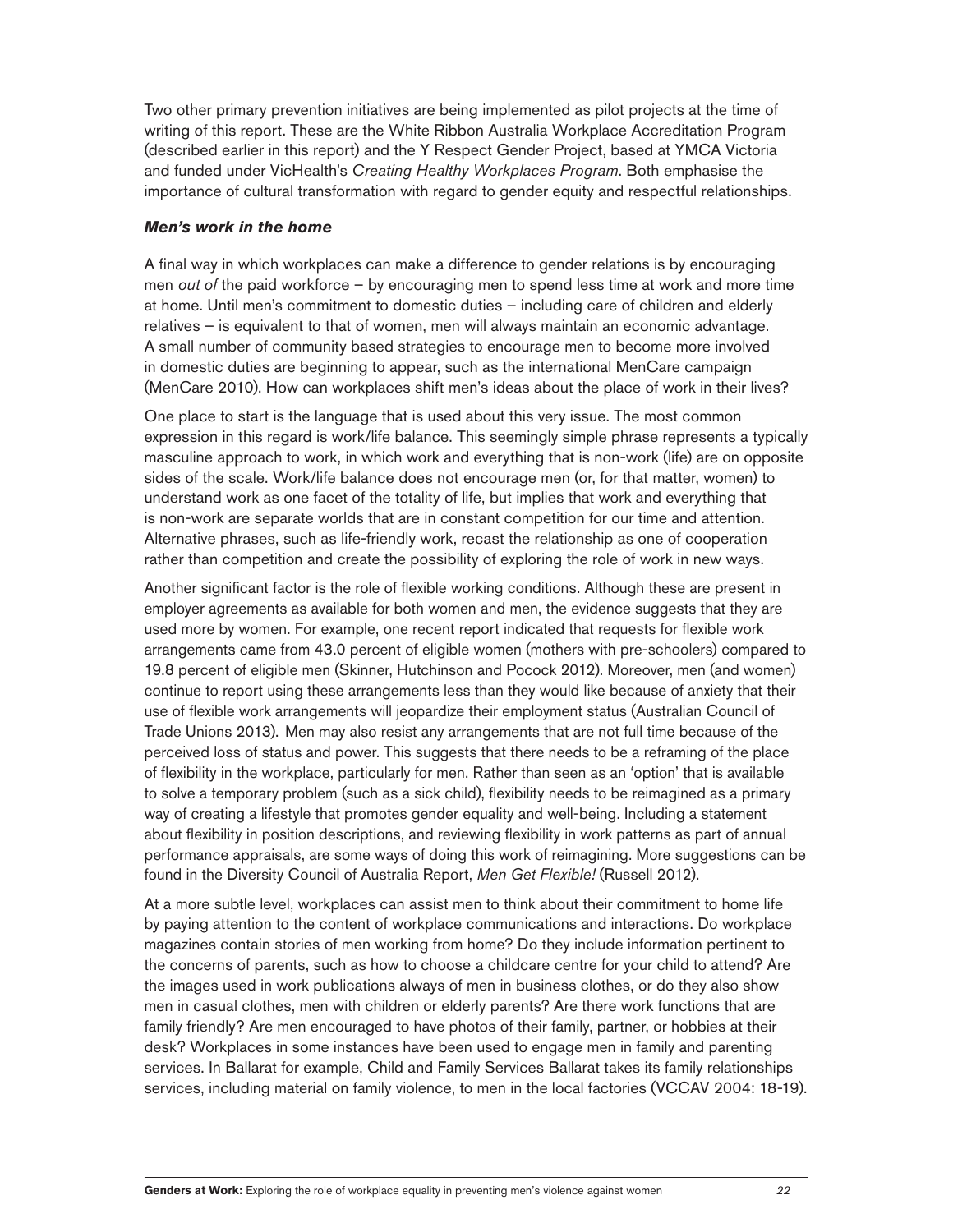Finally, the importance of the modeling that is offered by senior men cannot be underestimated. If men only ever see their managers working long hours, they will find it difficult to practice different options for themselves.

One significant global campaign to involve men in parenting is MenCare. This promotes men's involvement as equitable, responsive and non-violent fathers and caregivers. The campaign is coordinated by Promundo and Sonke Gender Justice (Sonke) in collaboration with the MenEngage Alliance. Using media, program development, and advocacy, the campaign works at multiple levels to engage men as caregivers and as fathers: engaging men as participants in fathers' groups, advocating for progressive family legislation, and encouraging institutions to see engaging men as caregivers as a key dimension of gender equality. The campaign is described as having a preventative effect on men's violence against women by encouraging fathers to treat mothers with respect and care, diminishing the corporal punishment which feeds into cycles of family violence, involving fathers in preventing sexual violence against children, and contributing to boys' adoption of peaceful and progressive masculinities and girls' empowerment (MenCare 2010).

There are many ways in which workplaces can begin to shift men's gender relations and establish new patterns and expectations of gender equality and respect. The emergence of efforts to implement this shift in specific male-dominated industries is a positive sign of the growing importance of this work(Australian Human Rights Commission 2013). The key to the strategies discussed above is that they are all about asking men to take responsibility for the way that traditional masculinity has worked to reinforce privileges for men (such as economic and political privilege) while denying such opportunities to women. Much of this has happened in the workplace. It is only when the systems which reinforce the privilege and power of men are dismantled that equality between women and men will be a reality. While there is much to be gained in letting go of privilege and power, the letting go is never easy. How can workplaces engage men – particular men who are leaders – to take up this challenge?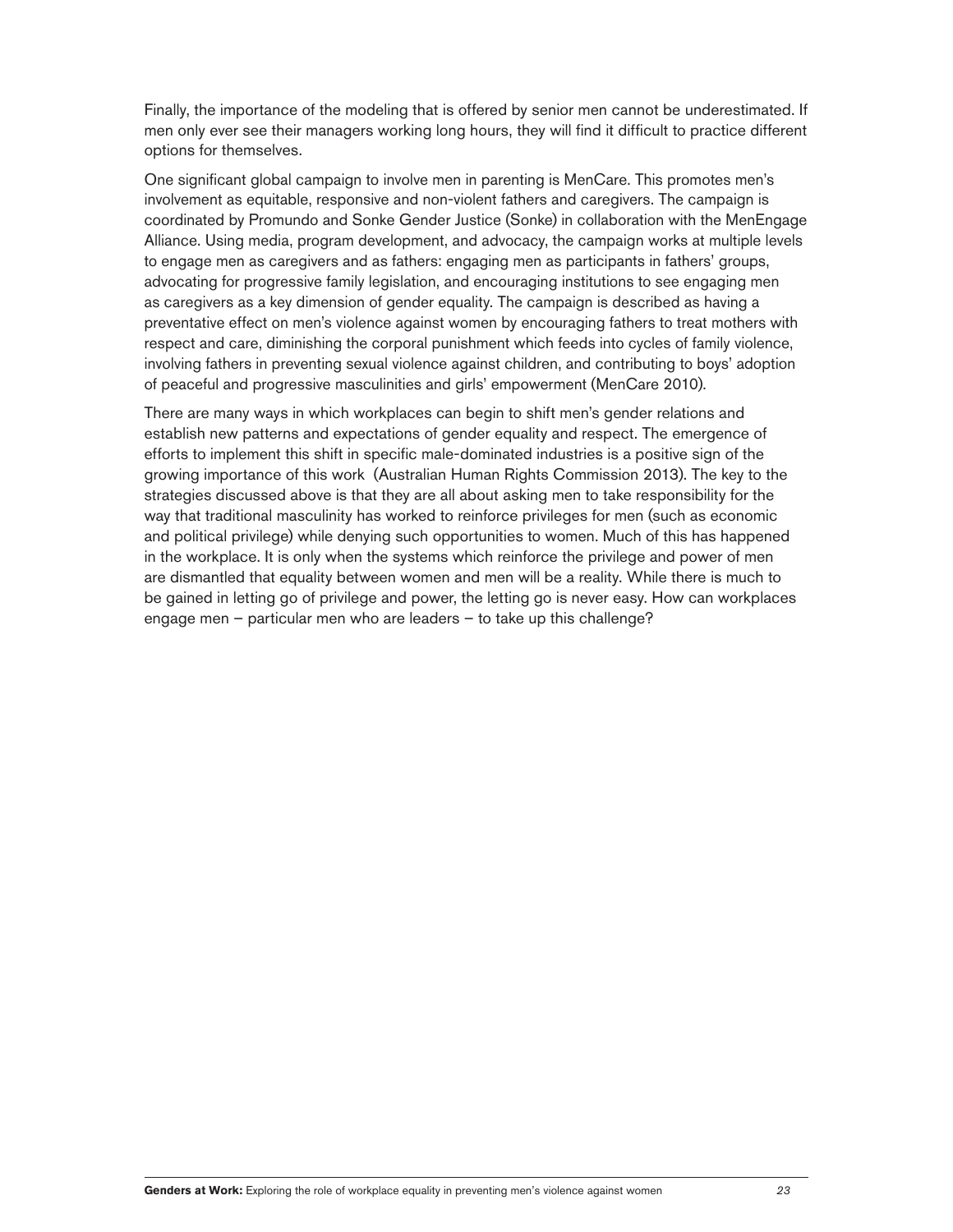# **Section 5: Engaging male leaders in addressing gender equality: challenges and opportunities**

Workplace-based efforts to engage men in the prevention of men's violence against women include attention to male *leaders*. Many of the business and public institutions in which work takes place are led by men, and engaging them is vital. In some ways, these men are symbolic of stereotypical masculinity – their privilege, power and influence, financial rewards, and public esteem mark them out as the big winners of the system. As such, they have the most to lose if the system is changed. What, then, are the challenges and opportunities in working with male leaders in the workplace?

## *Leadership and organisational change*

When an organisation commits itself to increasing capacity to address gender equality, it will be embarking on a process of organisational change. As has been made clear throughout this report, the extent to which both organisations and work itself have been gendered spaces, means that the changes required to address this inequality will, in most cases, be extensive. They will include changes to practices and procedures, to policy, and the workplace culture itself.

There are a range of models of how organisational change can be affected. Common to all of them is the importance of leadership commitment to the change  $-$  of getting 'buy-in' from the senior leaders. This was the experience for example of CEO Challenge, a Brisbane initiative which aims to raise awareness of family violence as a social issue in the business sector. Their access to and involvement with workplaces depended on having a personal 'in', an individual within the business who is willing to promote the idea of men's violence against women as a workplace issue and to negotiate involvement (VCCAV 2004: 16).

Change models assume that 'buy-in' will be achieved because the leaders will be convinced that changes that benefit the organisation will also benefit themselves as the organisation's leaders. But in the case of changes that address gender inequality this assumption is particularly vulnerable. While it is true that dismantling male privilege and power requires all men to relinquish the benefits they have received from that privilege and power, for male leaders in the workplace this relinquishment is further burdened by being a highly public process. As well, these are men for whom male privilege has become entwined with their professional persona and character. Thus, achieving the leadership 'buy-in' that organisational change models advocate has enormous challenges.

The symptoms of this challenge vary in severity. At one end of the spectrum  $-$  and possibly becoming rarer  $-$  is outright hostility to the idea that women have a place in the boardroom or in the executive. More common is passive resistance  $-$  an acknowledgement that there is a problem, but without a genuine commitment to do something about it. Commonly, men (and often women) will appeal to the importance of merit, citing that nobody – least of all women – would want to be in a position only to fulfil a quota or target. Such appeals invariably fail to acknowledge the barriers that women face in the workplace, and the point that targets and guotas are designed to address inequity rather than diminish merit. Other symptoms of this challenge include arguments based on gender essentialist attitudes  $-$  for instance, that women are much better parents than men and shouldn't aspire to careers – and on suggestions that women are themselves to blame for their lack of career zeal and commitment. Common to all these reactions is a reluctance to face the uncomfortable truth that gender inequality in the workplace (and, of course, everywhere else) is a phenomenon that has benefited men and which men must take responsibility to change. How, then, can male workplace leaders be empowered to engage with this responsibility?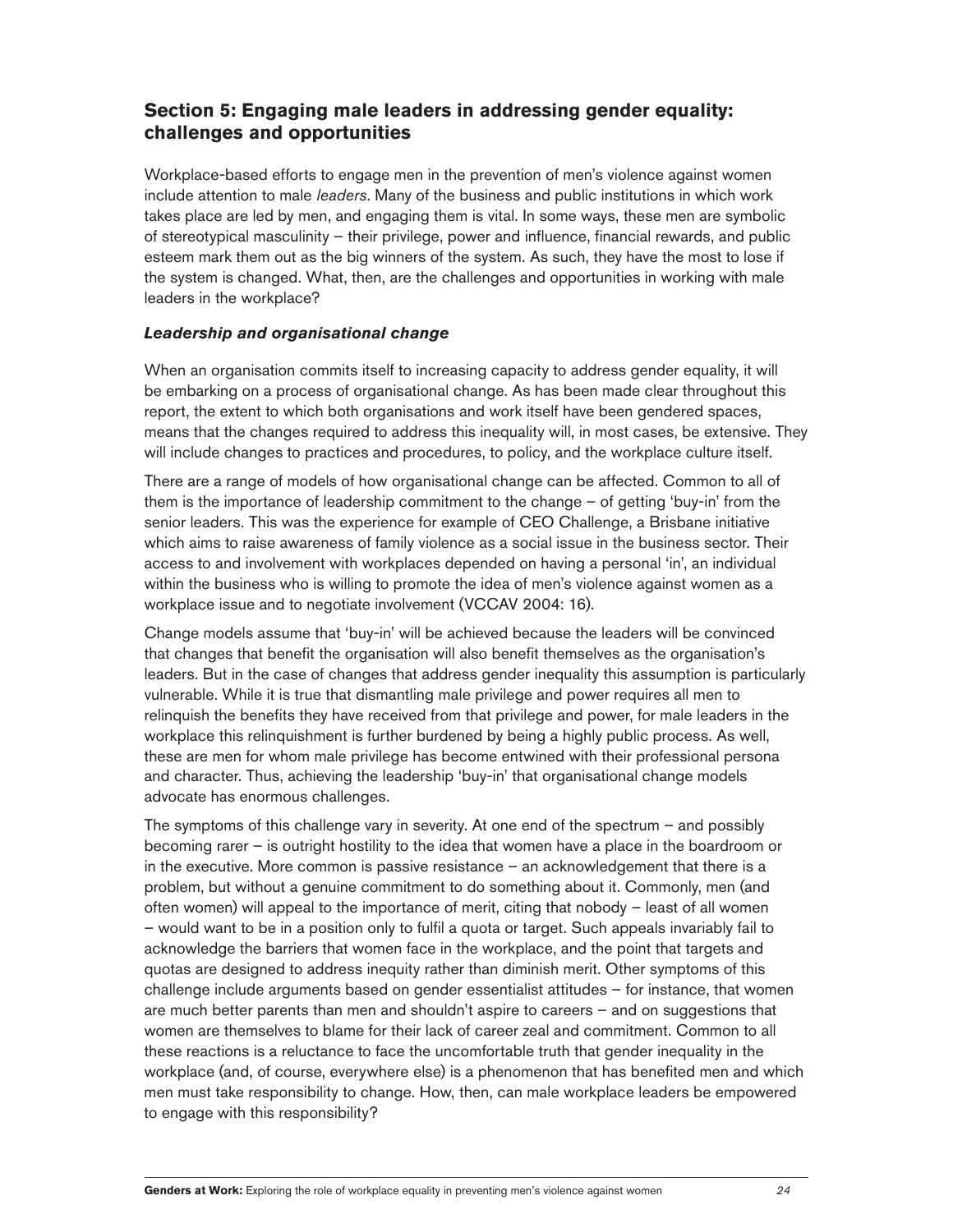## *Champions and catalysts*

One strategy is to identify a small number of leaders who can offer leadership on this issue amongst the other leaders. Often referred to as champions, $^\text{z}$  or early adopters, these men will ideally be ones who already have respect and influence in their workplace, and who have the confidence to be identified with the gender equity cause. Because of their influence, they are able to be catalysts for discussion and awareness raising, which in turn can lead to formal actions resulting in organisational change.

How can such men be identified? A 2009 report published by Catalyst<sup>3</sup> sought to gain some insight into what such champions of change might look like. It identified three characteristics that enabled men to have a higher awareness of gender bias and therefore greater potential to advocate for gender equality (Moss-Racusin 2009):

- Defiance of some masculine norms
- Having female mentors
- A strong sense of fair play

As well as men with these characteristics, there are also men who have been personally affected by men's violence against women, most often because of acts committed against their female relatives or friends, but also occasionally as perpetrators who have come to see their behaviour in a new light. While such men may be willing and committed to ending men's violence against women, they may not necessarily understand the importance of addressing gender inequity, and they may unwittingly reinforce the drivers of gender inequality by adopting change strategies that are themselves based on male power and privilege.

Further, the current scarcity of men (relative to the numbers of women) who are prepared to be publicly vocal as change leaders can draw attention to these men in ways which may further act to silence and marginalise women.

This highlights the need for all potential workplace champions to receive training and ongoing support. Unfortunately, training opportunities specifically tailored to male leaders are, at present, few and far between. One example is the Preventing Violence Against Women Leaders Course, a three-hour workshop developed and offered by the Victorian Health Promotion Foundation (VicHealth) in Melbourne.

Where no potential champions can be identified, the characteristics of potential gender equity champions highlighted by the Catalyst Report may themselves provide a useful starting point. Actions which encourage male workplace leaders to engage women mentors, identifying ways in which they might defy some of the masculine norms of the workplace, and focus on fair play, may be the beginning for some of them to start to question the social constructs and attitudes which maintain gender inequality.

<sup>&</sup>lt;sup>2</sup> This term is perhaps problematic as it reinforces the competitive nature of stereotypical masculinity,; however, no other term has emerged to replace it.

<sup>&</sup>lt;sup>3</sup> Catalyst is an American organization focused on expanding opportunities for women and business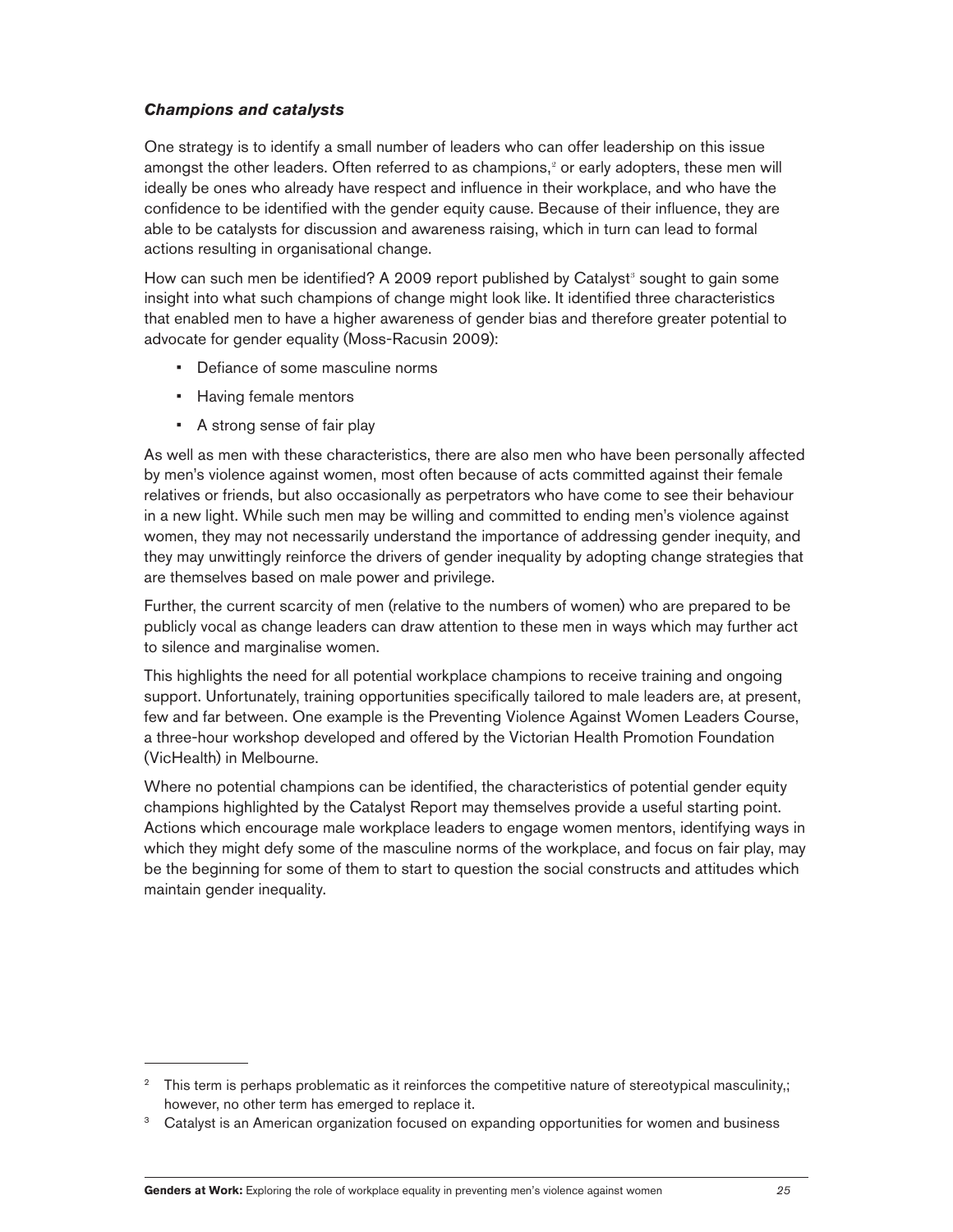Across Australia, the increasing focus on preventing men's violence against women has seen the emergence of some networks dedicated to supporting and encouraging male champions. One example is Male Champions of Change (MCC), a collaborative initiative of corporate and institutional leaders convened by Elizabeth Broderick, Sex Discrimination Commissioner, Australian Human Rights Commission. As Wells *et al.* (2013: 24) describes,

MCC has a broad mandate of promoting and inspiring women's leadership in the workplace but includes a specific objective to address violence in the workplace. The initiative includes CEOs and board members from corporations who are leading efforts to address women's equality in the workplace. MCC highlights three incremental steps in achieving gender equality in the workplace: promote organisational interest and work to remove barriers and challenges; shift from policy to practice and implementation, ensuring commitment and buy-in across all levels of leadership and front line; and be a driving force for true culture change within an organisation where a culture of inclusive leadership is emphasized […] This initiative helps to advance the point that men and women can work together to promote greater equality and safety in the workplace and in society.

By highlighting the strategies they have led in their organisations to increase women's representation and leadership, these men offer incentive to other leaders to champion such strategies as well<sup>4</sup>.

#### *Managers and masculinity*

At the heart of the challenge to engage male workplace leaders as agents of change in their workplaces lies the issue of management and masculinity. The paradigm of 'think manager, think male' continues to pervade out culture and is one reason why the glass ceiling is so firmly in place. If workplaces are to become leading players in the pursuit of gender equality then it will take more than just having a few champions in the workplace. It will take a rethink of the way that the theory and practice of management itself is aligned with the performance of dominant styles of masculinity. Collinson and Hearn (1996 : 3) argued that in the 1990s a central criterion for the evaluation of managers' performance was "the masculinist concern with personal power and the ability to control others and self". They noted that:

Such masculine discourses are also embedded in conventional managerial language which is frequently gendered, for example both in terms of highly (hetero)sexualized talk about 'penetrating markets' and 'getting into bed with suppliers/customers/competitors', and in the extensive use of sporting metaphors and sexual joking in making sense of and rationalizing managerial decisions and practices.

Many women would argue that very little has changed in the years since, and that the dominance of this style of management is one reason why women themselves do not choose to put themselves forward for senior management roles. As stated in a more recent report (Barr 2013), "one of the big hurdles women face is working in boys' clubs or battling testosterone style leadership; they will walk away every time."

<sup>&</sup>lt;sup>4</sup> The Committee for Economic Development of Australia has also been doing some excellent work through their Women in Leadership series.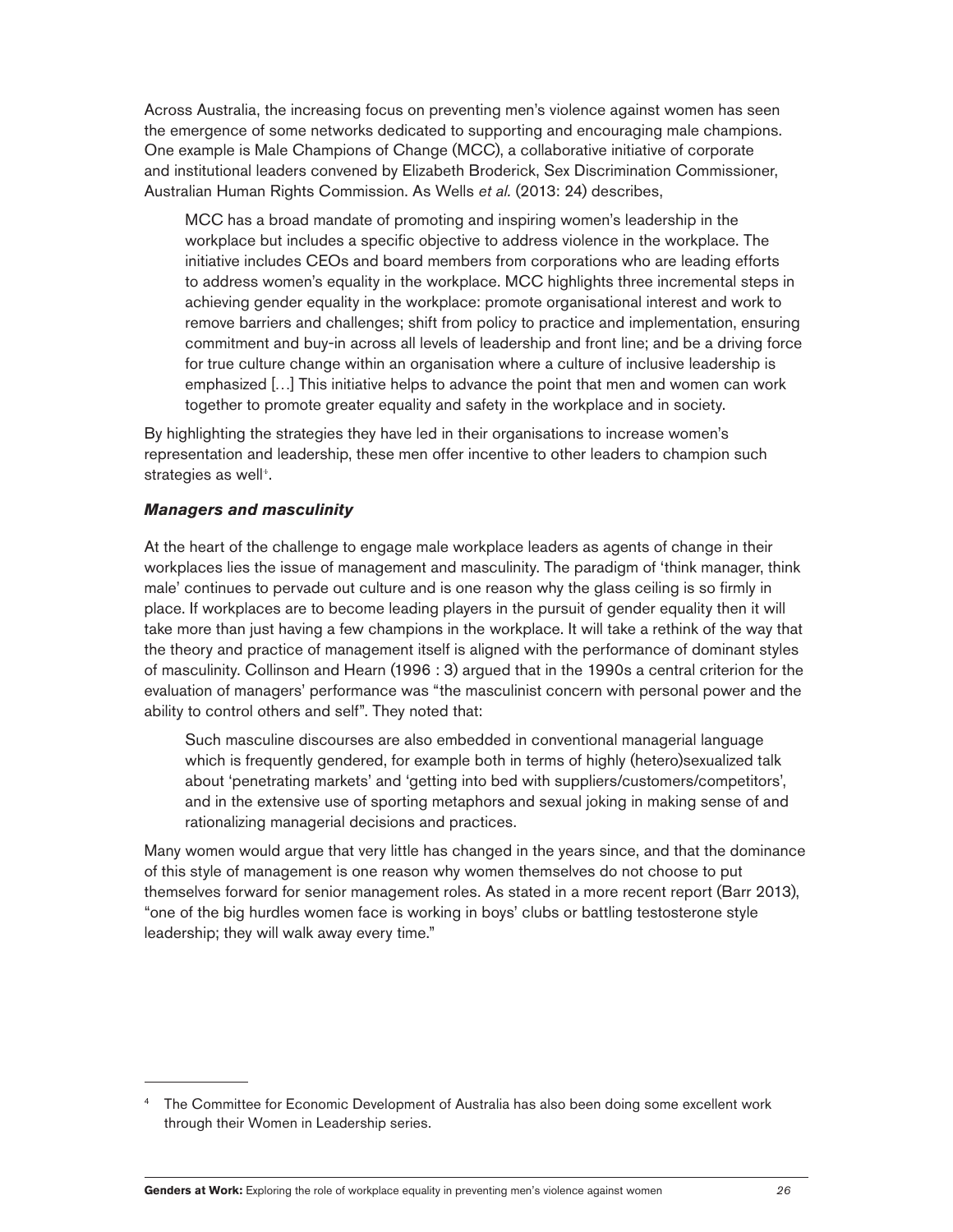Recent years have seen a steady trend toward management styles that have a greater focus on what have been traditionally understood as feminine skills  $-$  empathy, teamwork, consultation, process rather than outcome, empowering others. However, rarely, if at all, is it acknowledged that for male managers to adjust their style in this way is to set up a conflict between their performance as managers and their performance of masculinity. Without this acknowledgment, and the acquisition of skills to work through this conflict, it is unlikely that we will see substantial changes in the gendered nature of management. How might this happen in the workplace?

One interesting example is the *Walk the Talk* program developed by AB Volvo, and running since 1998. In this program selected managers meet for 15 days over the course of a year and engage in a variety of processes to enable them to reflect on gender and leadership issues. These processes include:

- Leadership development
- Personal reflections and discussions
- Theory and research
- Directed literature studies (fiction)
- Meetings and discussions with courageous male role models
- Reverse mentoring with women managers.

What is notable about this approach is that it engages the whole person  $-$  the managers as men, as well as men as managers. By doing so, it hopefully enables the male managers to not simply shift their gender relations in the workplace, but in all aspects of their lives. It is this holistic approach that has the potential to enable these male managers to model a deeply transformative approach to gender equity in the workplace.

#### *Incentives to change*

Given the many barriers to engaging male leaders in the journey toward gender equality, what are the incentives that may assist men in overcoming those barriers? A particular question in this regard is whether a focus on ending men's violence against women is itself a beneficial or detrimental incentive. While gender inequality and rigid adherence to gender stereotypes have been identified as the social determinants of men's violence against women, this does not mean that strategies to address gender inequality must of necessity be linked to the aim of eliminating men's violence against women. Practitioners in the emerging sector of primary prevention of men's violence against women, including the co-author of this paper, report mixed experiences about this matter.

Attempting to engage male leaders as advocates for gender equity in the workplace without any reference to men's violence against women is most often a frustrating experience. The pervasive and normative nature of male privilege and power, whose symptoms in the workplace have been noted throughout this report, create a barrier of polite apathy and indifference. Statistics and stories about women's experience of violence can be a very powerful way of awakening men from this apathy and enlisting their support . However, there is no guarantee that this new interest once awakened  $-$  will translate into an equal interest and commitment to gender equity in the workplace. Indeed, in some respects the focus on violence against women can have the opposite effect, by reinforcing in men the need to be 'protectors' of women, with such protection potentially including violent behaviour toward men who are perceived to be perpetrators.<sup>5</sup> As well, the long

<sup>&</sup>lt;sup>5</sup> Many responses to the murder of Jill Meagher in Melbourne in 2012 were indicative of this reaction, such as social media sites dedicated to getting rid of the 'bad' men in the community.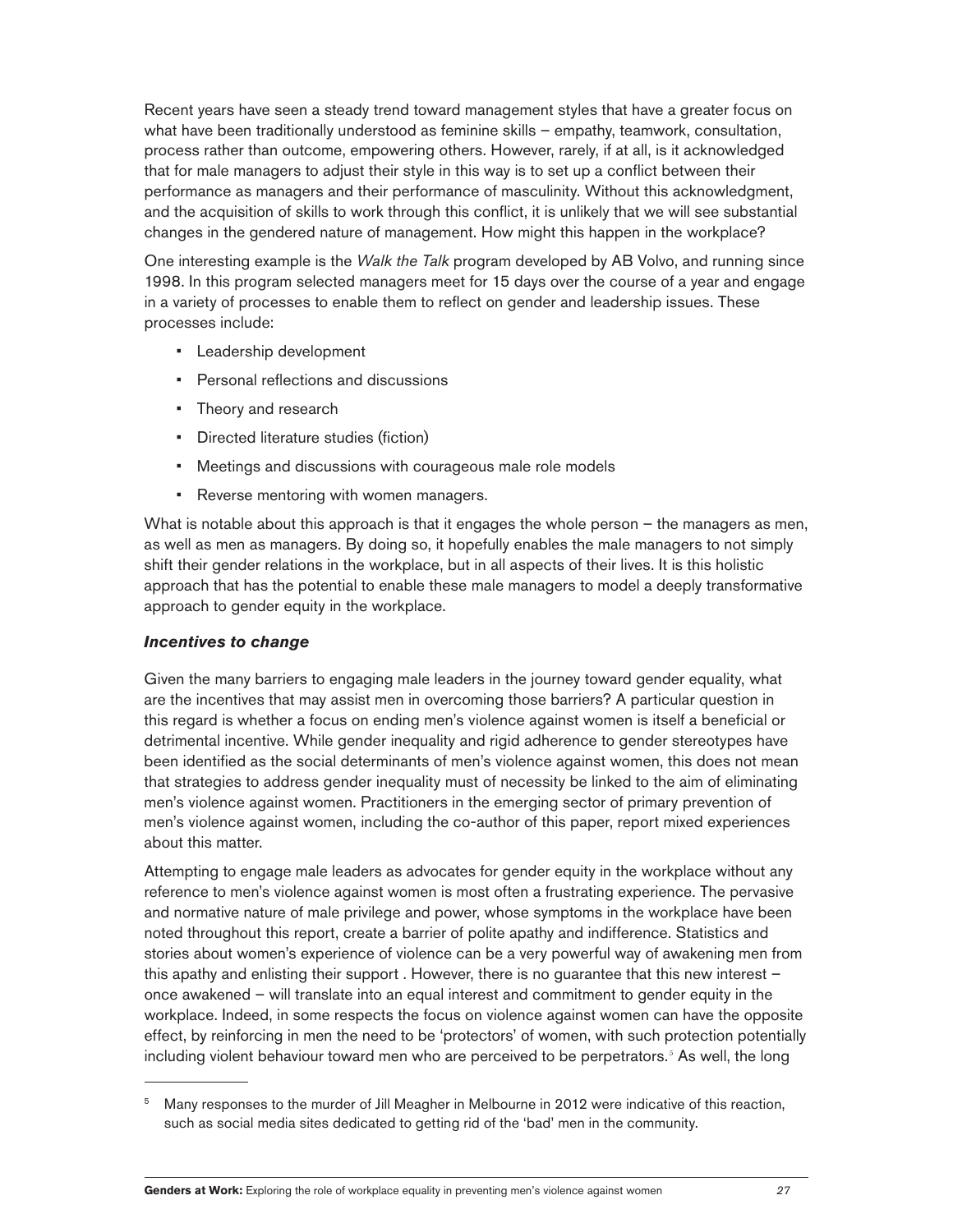term nature of the strategies to change men's gender relations in the workplace can struggle to compete against the immediacy of the need to 'do something' about violence itself.

Complicating this is the complexity of articulating the connection between addressing gender equity in the workplace and eliminating men's violence against women in the community. It often seems far easier for men to take on board the notion that the causes of violence are personal and relational (exemplified particularly by the belief that alcoholism is the major cause of this violence) than it is that the causes are social and gendered. So far there is little evidence to guide workplaces in this matter. The two notable workplace based primary prevention programs, Stand Up: Domestic Violence is Everyone's Business, based at trucking company Linfox during 2007 – 2011, and the *Y Respect Gender Project* being run at YMCA Victoria from 2012 – 2015 have both incorporated information both about men's violence against women and gender equity.<sup>6</sup> And while there has been much research on strategies to improve women's representation in workplace leadership which are purely based on gender equity (such as setting targets or quotas), the focus of this research has always been either on the quantitative data or on the impact on the women themselves, and rarely on the impact of these strategies on male managers' commitment to gender equality. Information from the White Ribbon Australia Workplace Accreditation Program surveys and evaluation will be an important step in filling this gap.

Another incentive that is commonly used to encourage male workplace leaders to engage with gender equity strategies is the 'business case' - that increasing gender diversity will have a proven benefits to achieving the organisational goals, including profitability and retention of talent. While there is no doubt that this incentive has a strong appeal and is more readily sellable to both managers and boards, its focus on measures of profitability and financial success may distract attention from enabling a deeper shift in workplace gender relations.

Men's dominance over women has been a deeply engrained feature of almost all human cultures for hundreds of generations. Despite over a century of critique of that domination in Western society, it still remains invisible and unremarked upon in many ways. As Bob Pease notes in his book, *Undoing Privilege* (Pease 2012: 10)

Oppressed people are continually reminded of how their gender or their class or their race are sources of discrimination. As a result, they are likely to have a heightened consciousness of their oppression, whereas those privileged by prized statuses often remain blithely unaware of them.

In this light, the invitation to male workplace leaders to address their own privilege and be advocates for gender equity in the workplace and beyond, will be one that needs to be made time and time again, and with patience and perseverance.

*Y Respect Gender Project* has a strong gender equity focus, but at the time of writing is still being implemented and has not been evaluated. See the preliminary evidence review for further information. (VicHealth, 2011)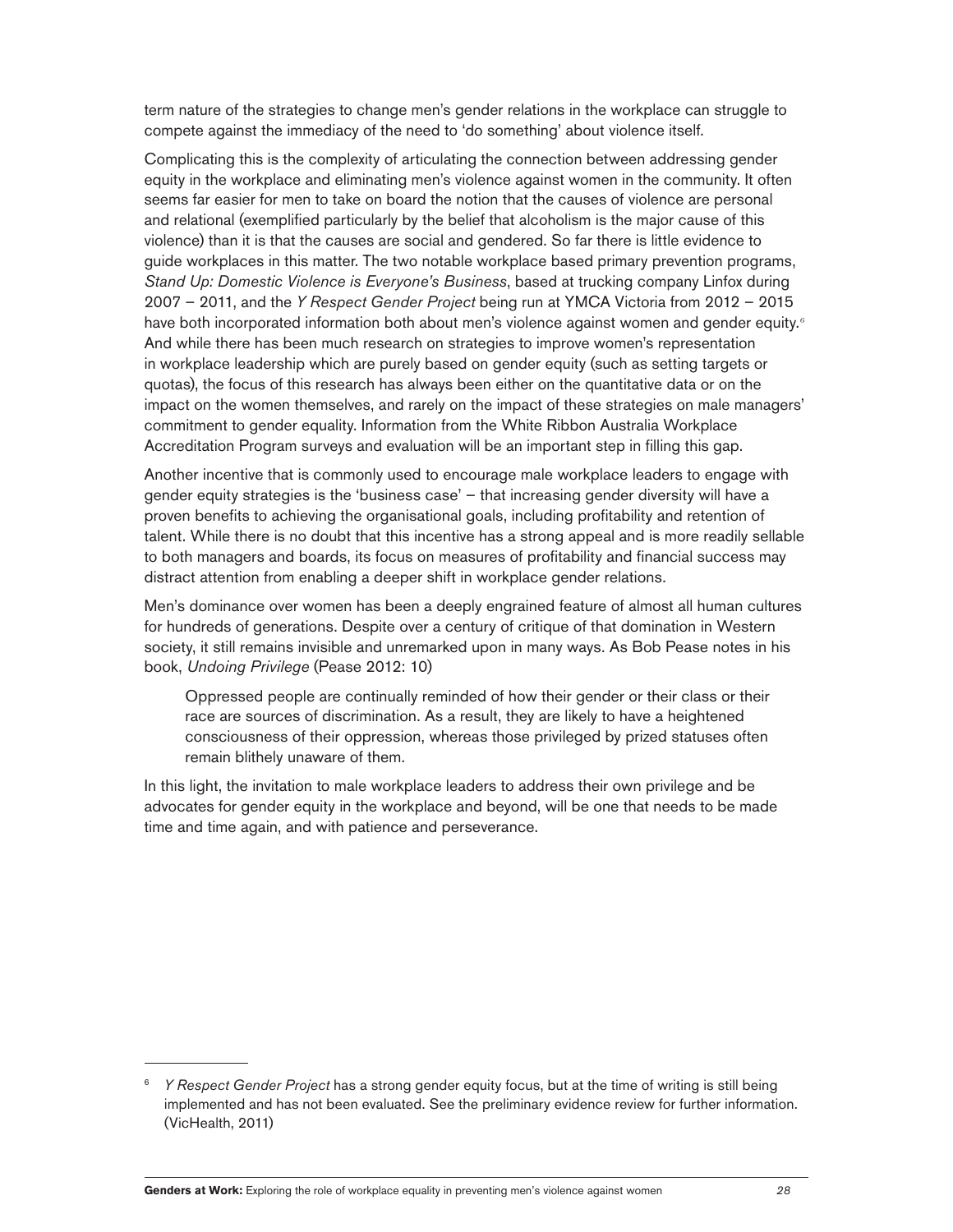# **Section 6: From workplace to the world**

Men's violence against women is ubiquitous in our world. The increasing focus on the primary prevention of this violence is evidence of a growing determination by governments, community organisations, and individuals to address the problem at its roots. Only when the foundational conditions that allow this violence to flourish are changed can we hope to see a sustained reduction in the rates at which women are hurt  $-$  a system of male privilege and power, comprising structural inequalities, sexist social norms, and everyday patterns of privilege and disadvantage.

Work and the workplace is one sphere of our human world which contributes to the continuation of this patriarchal system. As argued in this report, ongoing patterns of workplace organisation and culture reinforce the unequal treatment of women and the unfair privileging of men. Despite women working outside the home in greater numbers than ever before, work and workplaces have been slow to show any signs of new perspectives on the role of work in the lives of women or men. Even the most simple adaptations are won at the cost of much debate, and many far from radical ideas fail to get off the ground.

Work is a vital way that most of us participate in the task of maintaining and growing the societies we live in and rely on. It provides the opportunity for many of us to share our talents and interests in the pursuit of the common good, and the growth of our common wealth. And because a sizeable part of this common good is the right for all people to live free from the fear of violence, work and workplaces *must* rise to the challenge of contributing to the prevention of men's violence against women. There is no excuse for any workplace to not be involved in this task. From the decisions made about working hours and flexibility, to the way that managers are recruited and developed, to the policies that determine the care of workers affected by domestic violence, and to the images that are used to sell products  $-$  in all these ways and more, workplaces have countless opportunities to choose either to reinforce the old ways of patriarchy, or to take the path to a fairer and violence-free world. Even the smallest private company can, for example, ensure that the language of its reports is free from any sexist overtones, or choose to deal primarily with other businesses that can demonstrate a strong commitment to gender equity, or include a statement of support for gender equality in its email signature. Addressing gender inequality is as much a matter of attending to the smallest details of our relationships and values as it is to the larger matters of social norms or industrial laws.

But these larger matters are also vital. Increasing globalisation, along with technological advances and the increasing consumerisation of society, means that organisations and their workplaces have a vast impact not only on workers and their families, but on whole communities and societies. The power of commercial advertising means that hundreds of brands and their logos are now recognizable by people of different languages and cultures in every corner of our planet. Computer programs record and analyse our use of the internet in order to tailor the products that are flashed before our eyes or appear on social media sites. This immense power to impact whole cultures brings both dangers and opportunities. How can it be harnessed to ensure that our society continues its slow journey along the path of equality, respect, and non-violence?<sup>7</sup>

Perhaps the same creative and entrepreneurial energy which gave us the internet may be at least part of the answer to this question. Although the gendered nature of work and workplaces may be resistant to change, in other ways work has adapted to the changing contexts of our world. The work that many of us do, and the workplaces that we do it in, is very different to the work

<sup>7</sup> At a national level, the emergence of social media driven organisations such as *Destroy The Joint* gives some clue about the potential positive harnessing of this power.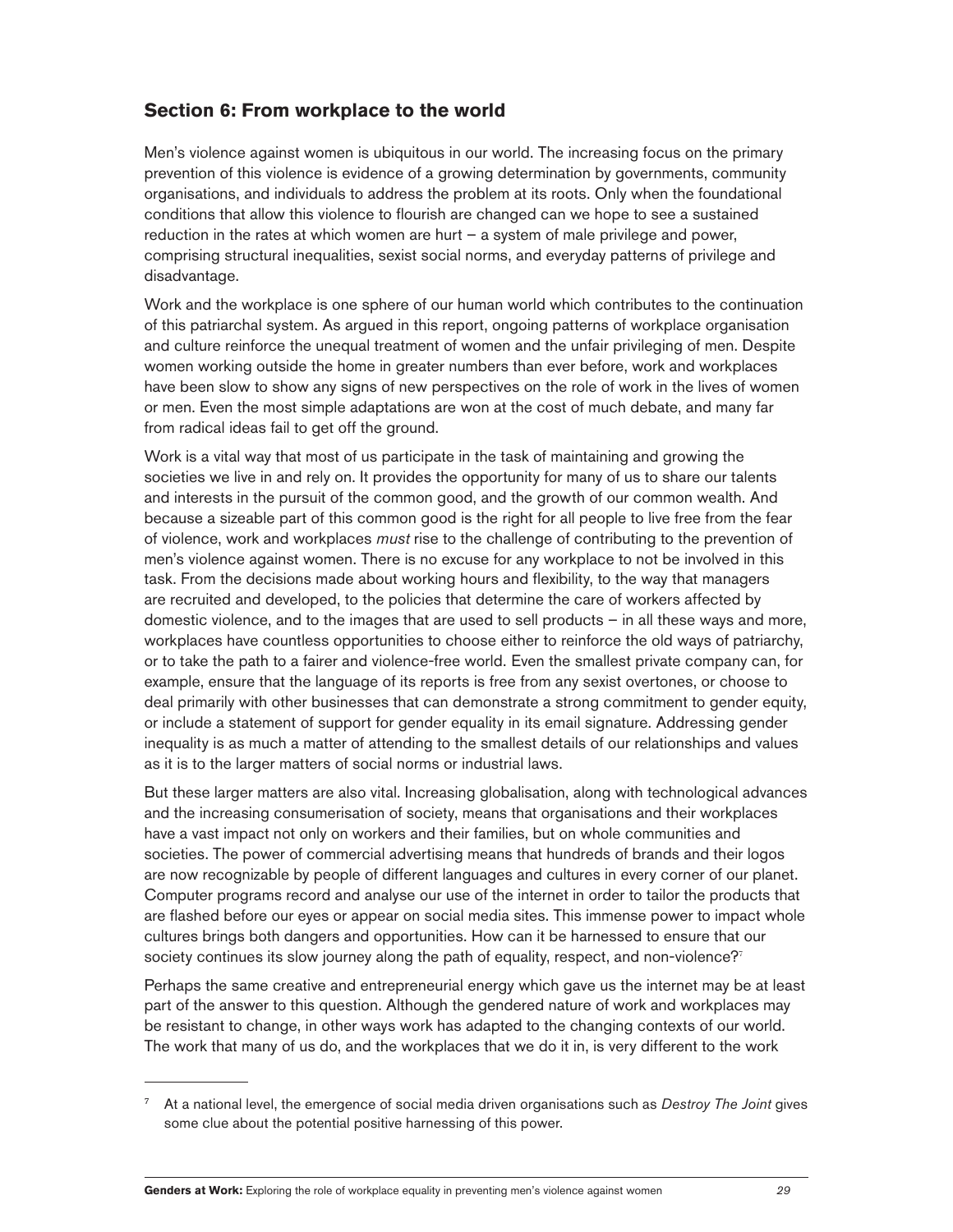and workplaces of our grandparents, or even parents. What might happen if that same spirit of change was applied to the attitudes, systems and structures that currently prevent women from experiencing equality and respect in the workplace? What might happen, for example, if workplaces put a premium on employing men who wanted to work part time and stay home with their children part time? If the corporate world made *every* day casual clothes day, so that men could let go of obsessing about power and position? If all organisations of a certain size were required by law to have a breastfeeding room? If annual performance appraisals included the opportunity for both male and female staff to reflect on all of their life, not just the work part if it? If diversity targets were the rule and not the exception? If staff experiencing domestic violence were, without question, able to take the leave they need to care for themselves and their families?

The challenge for workplaces is not knowing what to do to prevent violence against women  $-$  it is finding the will to do it. The evidence is that the will of public organisations, governments and workplaces alike, to make progressive change is influenced in powerful ways by pressure for change. In particular, progress in policies, laws, and services regarding men's violence against women around the world has been influenced by the presence of organised women's movements. If workplaces are to contribute to the prevention and reduction of men's violence against women, then pressure for change by women *and* men both in and outside workplaces is vital.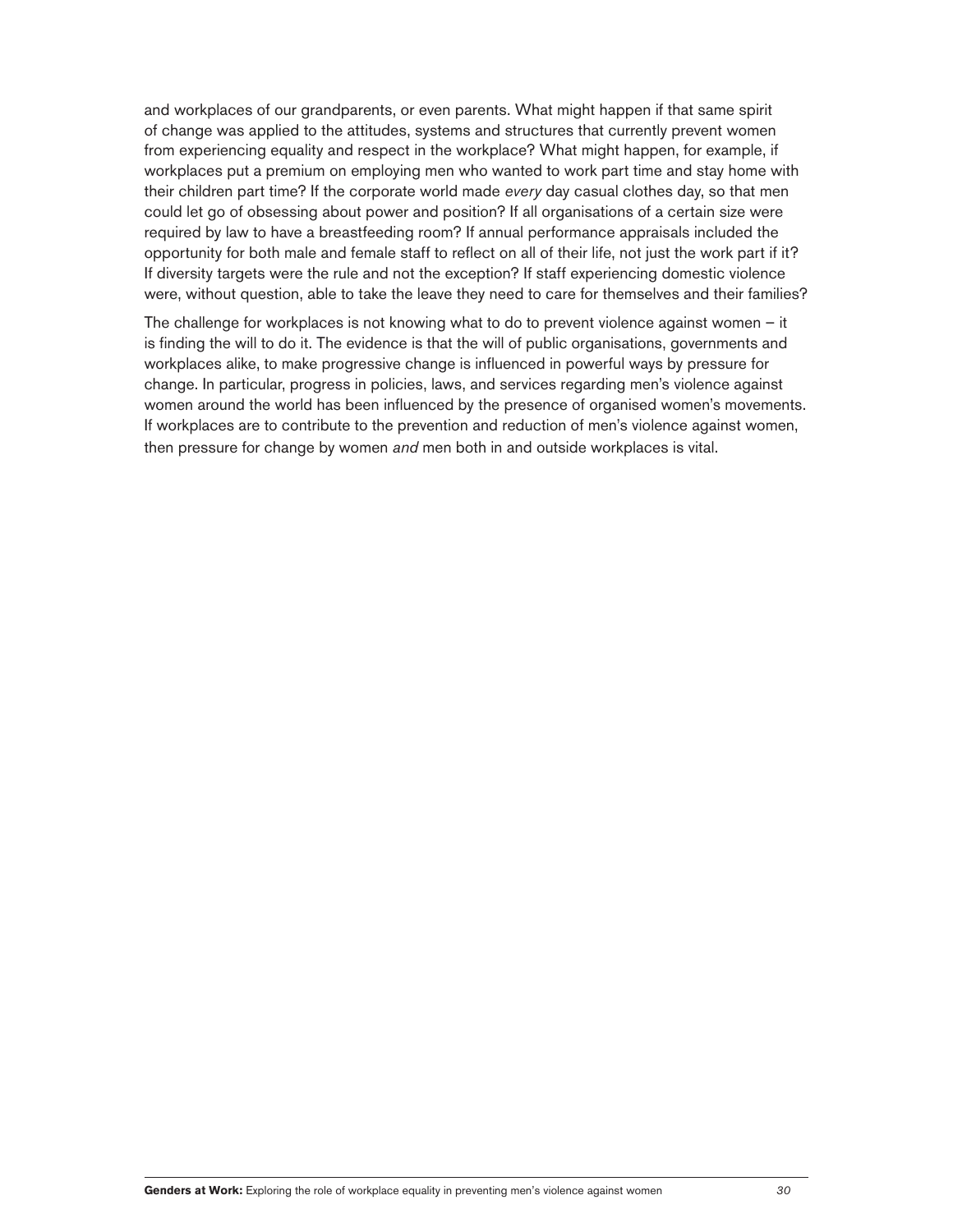# **References**

ABS (Australian Bureau of Statistics) (2006) *Personal Safety Survey Australia*. Canberra: Australian Bureau of Statistics (Cat. 4906.0).

ABS (Australian Bureau of Statistics) (2013) *Gender Indicators, August 2013.* Canberra: Australian Bureau of Statistics (Cat. 4125.0).

Access Economics. (2004). *The Cost of Domestic Violence to the Australian Economy.* Canberra: Office of the Status of Women. Australian Government.

Antecol, H., and D. Cobb-Clark (2003) Does Sexual Harassment Training Change Attitudes? A view from the Federal level. Soc*ial Science Quarterly*, 84(4), December.

Australian Council of Trade unions. (2013). *Australian Want Time to Care: A summary report of views regarding support required to balance work and care.* Melbourne: Australian Council of Trade Unions.

Australian Human Rights Commission (2012). *Working Without Fear: Results of the Sexual* Harassment National Telephone Survey 2012. Sydney, Australian Human Rights Commission.

Australian Human Rights Commission. (2013). *Women in Male-dominated Industries: a toolkit of* strategies. Sydney: Australian Human rights Commission.

Barr, K. (2013). *Harnessing Female Talent in Australian Business: The Male Point of View*. Melbourne, Victoria, Australia: The Creative Coaching Company.

Bryant, A. (2003) Changes in attitudes toward women's roles: Predicting gender-role traditionalism among college students. *Sex Roles*, February, 48(3/4).

Carmody, M., S. Evans, C. Krogh, M. Flood, M. Heenan, and G. Ovenden. (2009). Framing Best *Practice: National standards for the primary prevention of sexual assault through education. Sydney:* National Sexual Assault Prevention Education Project for NASASV (National Association of Services Against Sexual Violence), University of Western Sydney.

Collinson, D. L. (2007) Class, Work, and Masculinity. In *The International Encyclopedia of Men and* Masculinities. Ed. M. Flood, J.K. Gardiner, B. Pease, and K. Pringle. Taylor & Francis.

Collinson, D. L., and J. Hearn. (eds) (1996). *Men as Managers, Managers as Men: Critical perspectives on men, masculinities and managements.* London, United Kingdom: Sage Publications.

Collinson, D. L., and J. Hearn. (2005). Men and Masculinities in Work, Organisations, and Management. In *The Handbook of Studies on Men and Masculinities*. M. Kimmel, J. Hearn, and R.W. Connell. (eds.). Thousand Oaks, CA: Sage

Davis, R., L.F. Parks, and L. Cohen. (2006). Se*xual Violence and the Spectrum of Prevention:* Towards a community solution. Enola, PA: National Sexual Violence Resource Center.

DeKeseredy, W. S., and K. Kelly. (1995). Sexual Abuse in Canadian University and College Dating Relationships: The contribution of male peer support. *Journal of Family Violence* 

Donovan, R. J., and R. Vlais. (2005). *VicHealth Review of Communication Components of Social Marketing / Public Education Campaigns Focused on Violence Against Women. Melbourne:* Victorian Health Promotion Foundation.

Durey, R. (2011). *Working Together Against Violence: Final Project Report*. Melbourne: VicHealth & Women's Health Victoria.

Eveline, J., and S. Harwood. (2003). *Redressing the Gendered Workplace Culture of Policing:* Report to the Commissioner of Police. SPIRT Project, Full Report. Perth: The Western Australian Police Service and The University of Western Australia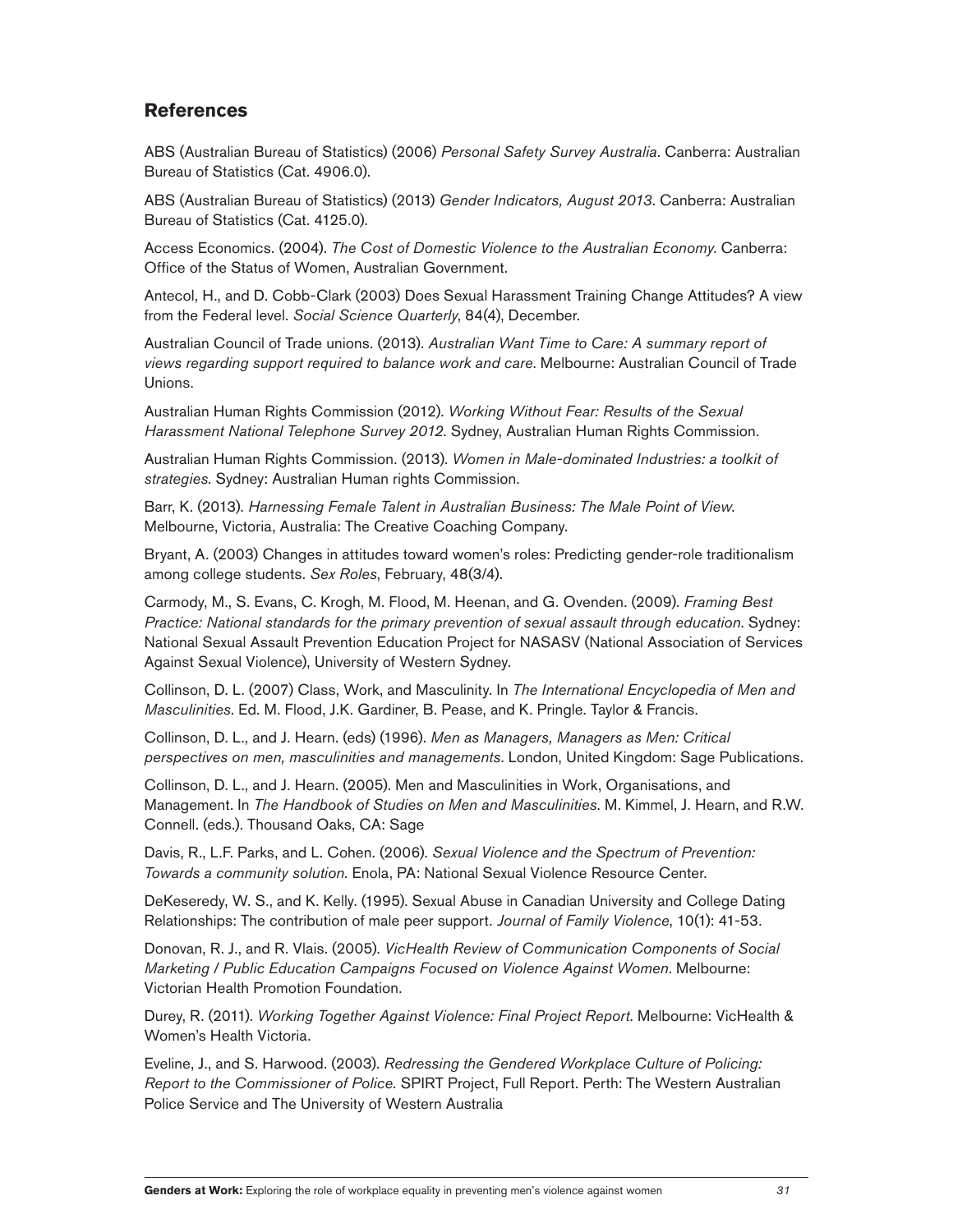Fine, C. (2010). *Delusions of Gender: The Real Science Behind Sex Differences*. London, UK: Icon Books.

Flood, M. (2005-2006). Changing Men: Best practice in sexual violence education. *Women Against Violence*

Flood, M., and B. Pease. (2005). Undoing Men's Privilege and Advancing Gender Equality in Public Sector Institutions. *Policy and Society*, 24(4): 119-138.

Flood, M., and B. Pease. (2006). *The Factors Influencing Community Attitudes in Relation to* Violence Against Women: A Critical Review of the Literature. Melbourne, Victorian Health Promotion Foundation.

Flood, M., L. Fergus, and M. Heenan. (2009). *Respectful Relationships Education: Violence prevention and respectful relationships education in Victorian secondary schools*. Melbourne: Department of Education and Early Childhood Development, State of Victoria.

Genat, A., Wood, P. R., & Sojo, D. V. (2012). *Evaluation Bias and Backlash: Predictors and Implications for Organisations.* Melbourne: Centre for Ethical Leadership, Melbourne Business School.

Godenzi, A., M.D. Schwartz, and W.S. DeKeseredy (2001) Toward a social bond / male peer support theory of woman abuse in North American college dating. *Critical Criminology*

Greig, A., and D. Peacock. (2005). *Men as Partners Programme.* EngenderHealth (Draft only).

Institute of Development Studies. (2008). *Politicising Masculinities: Beyond the personal*. UK: IDS.

Harrison, D. (2002) *The First Casualty: Violence Against Women in the Canadian Military*. Toronto: James Lorimer & Company.

Headey, J. (2009). *Gender Equality*. Issues in Society, Vol. 286, Sydney: Spinney Press.

Hewlett, S. A. (2007). Off-ramps and On-ramps: Keeping talented women on the road to sucess. Boston, Massachusetts, USA: Harvard Business School Publishing.

Howe, B., Munro, P., Biddington, P., & Charlesworth, S. (2012). *Lives on Hold: unlocking the potential of Australia's workforce: The Report into the independent inquiry into insecure work in Australia*. Melbourne: Australian Council of trade Unions.

Humphrey, S.E., and A.S. Kahn. (2000). Fraternities, Athletic Teams, and Rape: Importance of Identification With a Risky Group. *Journal of Interpersonal Violence* 

Kidder, D. L., M. J. Lankau, D. Chrobot-Mason, K. A. Mollica, and R. A. Friedman. (2004). Backlash Toward Diversity Initiatives: Examining the Impact of Diversity Program Justification, Personal, and Group Outcomes. *The International Journal of Conflict Management*, 15(1): 77-102.

KPMG (2013). Cost of Violence against Women. White Ribbon International Conference, Sydney, Australia, May.

Laing, L. (2000). *Progress, Trends and Challenges in Australian Responses to domestic violence*. Issues paper (No. 1), Australian Domestic and Family Violence Clearinghouse, University of New South Wales, Sydney, Australia.

Lang, J. (2003). *Elimination of violence against women in partnership with men*. Background document for UNESCAP's subregional training workshop on Elimination of Violence Against Women in Partnership with Men, 2-5 December, 2003, New Delhi, India.

Lindquist, C., M. Clinton-Sherrod, e*t al.* (2006). Inventory of Workplace Interventions Designed to *Prevent Intimate Partner Violence*. Atlanta, GA, Centers for Disease Control and Prevention: May.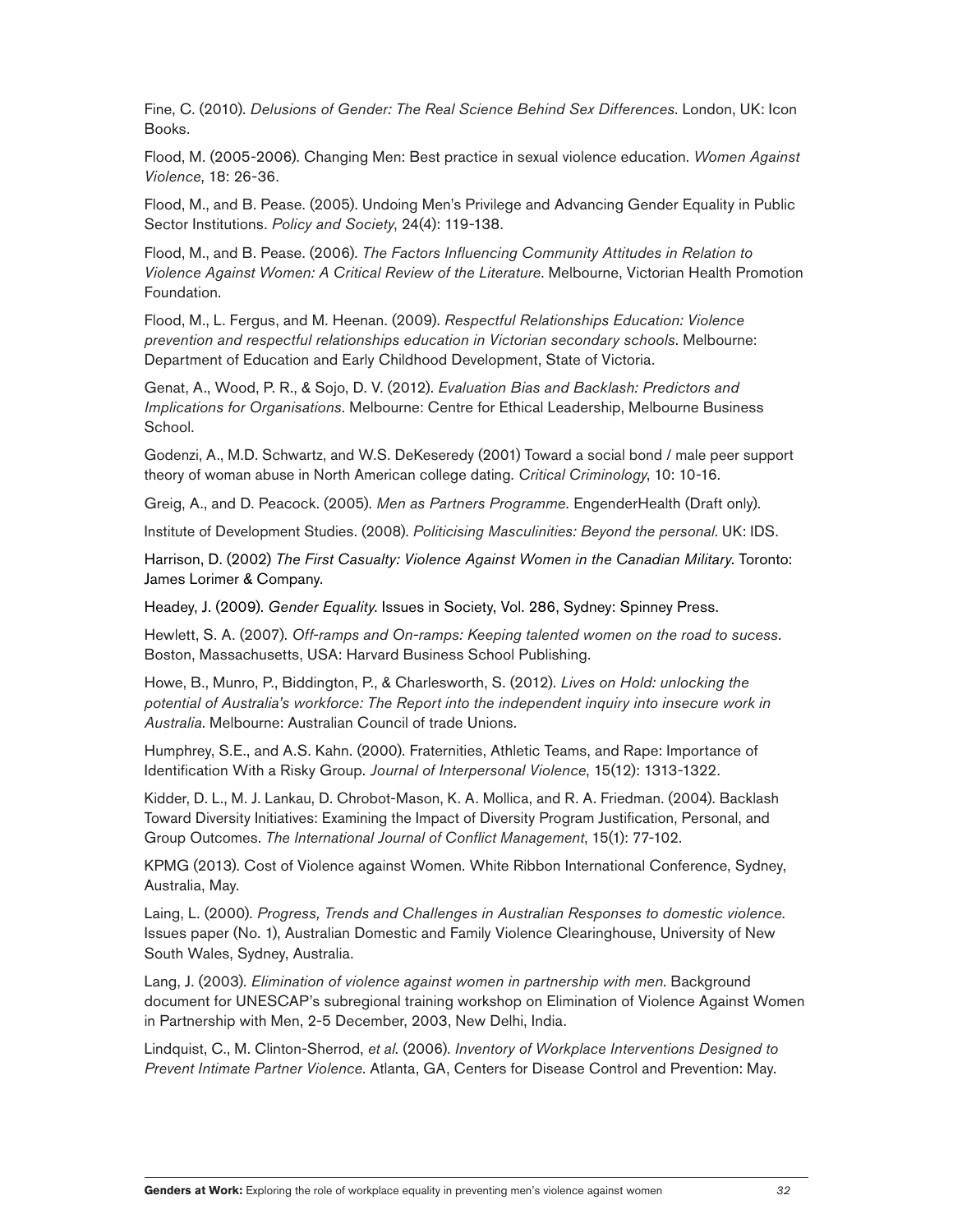McFerran, L. (2011). Safe at Home, Safe at Work? National Domestic Violence and the Workplace *Survey (2011)*. Sydney: Australian Domestic and Family Violence Clearinghouse and Centre for Gender Related Violence Studies, University of New South Wales.

MenCare. (2010). MenCare – A Global Fatherhood Campaign: Prospectus. Sonke Gender Justice and Promundo.

Miller, Gloria E. (2004). Frontier Masculinity in the Oil Industry: The Experience of Women Engineers. *Gender, Work and Organisation* 

Moss-Racusin, C. A. (2009). *Engaging Men in Gender Initiatives: What Change Agents Need to* Know. New York, New York, USA: Catalyst.

Mouzos, J., and T. Makkai (2004) *Women's Experiences of Male Violence: Findings from the Australian Component of the International Violence Against Women Survey (IVAWS)*. Canberra: Australian Institute of Criminology, Research and Public Policy Series, No. 56.

Murray, S., and A. Powell. (2008). Working It Out: Domestic violence issues and the workplace. Australian Domestic and Family Violence Clearinghouse, Issues Paper 16, April.

National Council to Reduce Violence Against Women and their Children. (2009). *Economic Cost of* Violence Against Women and Their Children. Canberra: Australian Department of Families, Housing, Community Services and Indigenous Affairs.

Pease, B. (2002). Men and Gender Relations. Melbourne: Tertiary Press.

Pease, B. (2012). *Undoing privilege: unearned advantage in a divided world*. London, United Kingdom: Zed Books.

Phillips, R. (2006). Undoing an activist response: Feminism and the Australian government's domestic violence policy. *Critical Social Policy*

Powell, A. (2011). *Review of Bystander Approaches in Support of Preventing Violence Against* Women. Melbourne: Victorian Health Promotion Foundation (VicHealth).

Prime, J., C. A. Moss-Racusin, and H. Foust-Cummings. (2009). *Engaging Men in Gender Initiatives: Stacking the Deck for Success*. Catalyst.

Prokos, A., and I. Padavic. (2002). 'There Oughtta Be a Law Against Bitches': Masculinity Lessons in Police Academy Training. *Gender, Work and Organisation*, 9(4), pp. 439-459.

Rao, A., Stuart, R., & Kelleher, D. (1999). *Men at Work: Organisational Change for Equality*. Boulder, Coloradao, USA: Kumarian Press.

Reitzel-Jaffe, D., and D.A. Wolfe. (2001). Predictors of Relationship Abuse Among Young Men. *Journal of Interpersonal Violence* 

Rosen, L.N., R.J. Kaminski, A.M. Parmley, K.H. Knudson, and P. Fancher. (2003). The Effects of **1FFG FROUGHT FOOT ISSUES IN SPACE CONTROVER THE POST OF SPACE CONTRACT POST** Control SCRIPT SCRIPS Control SNAP SOLDIES. Violence *Against Women* 

Ross, H. (2008). *Proven Strategies for Addressing Unconscious Bias in the Workplace*. Washington: Diversity Best Practices.Rudman, L. A. (2008). *Backlash effects for disconforiming gender* stereotypes in organisations. Research in Organisational Behaviour, 28, 61-79.

Russell & O'Leary (2012) *Men get Flexible! Mainstreaming Flexible Work in Australian Business: Creating quality flexible work and careers as standard business practice in Australian workplaces*. Sydney: Diversity Council of Australia.

Schueller, J., W. Finger, and G. Barker (2005) Boys and Changing Gender Roles: Emerging Programme Approaches Hold Promise in Changing Gender Norms and Behaviours among Boys and Young Men. YouthNet, 'YouthLens on Reproductive Health and HIV/AIDS', No. 16, August.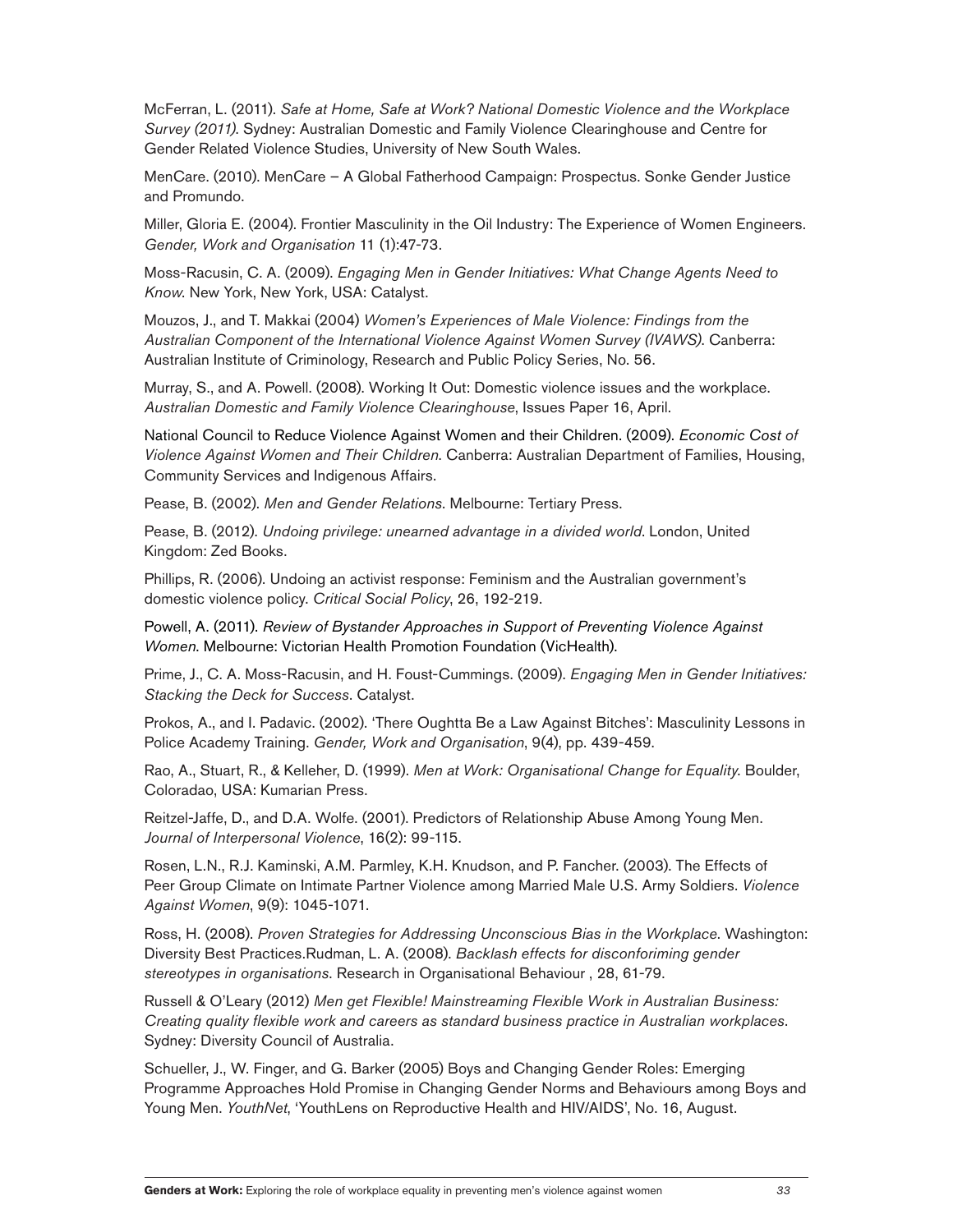Schwartz, M. D., and W. S. DeKeseredy. (1997). *Sexual Assault on the College Campus: The Role* of Male Peer Support. Thousand Oaks, CA: Sage.

Sellers, C.S., J.K. Cochran, and K.A. Branch. (2005). Social Learning Theory and Partner Violence: A Research Note. *Deviant Behavior* 

Skinner, N., Hutchinson, C., & Pocock, B. (2012). *The Big Squeeze: Work, home and care in 2012*. Adelaide, South Australia, Australia: Centre for Work + Life, University of South Australia.

Summers, A. (2013). *The Misogyny Factor*. Sydney, New South Wales, Australia: NewSouth Publishing.

URCOT. (2005). *Safe at Work? Women's experience of violence in the workplace*. Melbourne: Department for Victorian Communities.

VicHealth. (2007). *Preventing Violence Before It Occurs: A framework and background paper to guide the primary prevention of violence against women in Victoria*. Melbourne: Victorian Health Promotion Foundation (VicHealth).

Victorian Community Council Against Violence (VCCAV). (2004). *Family Violence is a Workplace Issue: Workplace Models to Prevent Family Violence*. Melbourne: Victorian Community Council Against Violence.

Wade, J., and C. Brittan-Powell (2001) Men's Attitudes Toward Race and Gender Equity: The Importance of Masculinity Ideology, Gender-Related Traits, and Reference Group Identity Dependence. Psychology of Men and Masculinity, 2(1).

Walker, L., M. Flood, and K. Webster. 2008. Violence against women. Understanding health. Eds. H. Keleher and C. MacDougall. Oxford University Press (pp. 352-366).

Wells, L., Lorenzetti, L., Carolo, H., Dinner, T., Jones, C., Minerson, T., & Esina, E. (2013). *Engaging Men and Boys in Domestic Violence Prevention: Opportunities and promising approaches.* Calgary, AB: The University of Calgary, Shift: The Project to End Domestic Violence.

Whelan, D. J., & Wood, P. R. (2012). *Targets and Quotas for Women in Leadership: A Global review of Policy, Practice, and Psychological research.* Melbourne: Centre for Ethical Leadership, Melbourne Business School.

Whitehead, S. M. (2002). *Men and Masculinities: Key Themes and New Directions*. Cambridge: Polity Press.

Women's Health Victoria. (2012). *Everyone's Business: A guide to developing workplace programs for the primary prevention of violence against women*. Melbourne: Women's Health Victoria.

Wood, V. S. (2012). Resilience: Women's Fit, Functioning and Growth at Work: Indicators and *Predictors*. Melbourne, Victoria, Australia: Centre for Ethical Leadership, Melbourne Business School.

Workplace gender Equality Agency. (2013). *How to Set Gender Diversity Targets: Guidelines for* setting and meeting targets to increase gender diversity in the workplace. Sydney: Workplace Gender Equality Agency.

World Health Organisation. (2002). *World Report on Violence and Health*. Geneva, World Health Organisation.

World Health Organisation. (2013). G*lobal and Regional Estimates of Violence Against Women: Prevalence and health effects of intimate partner violence and non-partner sexual violence*. Geneva, Switzerland: Department of Reproductive Health and Research, World Health Organisation..

YWCA Australia. (2012). *Reflecting Gender Diversity: An analysis of gender diversity in the leadership of the community sector: Inaugural survey results*. YWCA Australia, WomenOnBoards, ACOSS. Sydney: YWCA Australia.